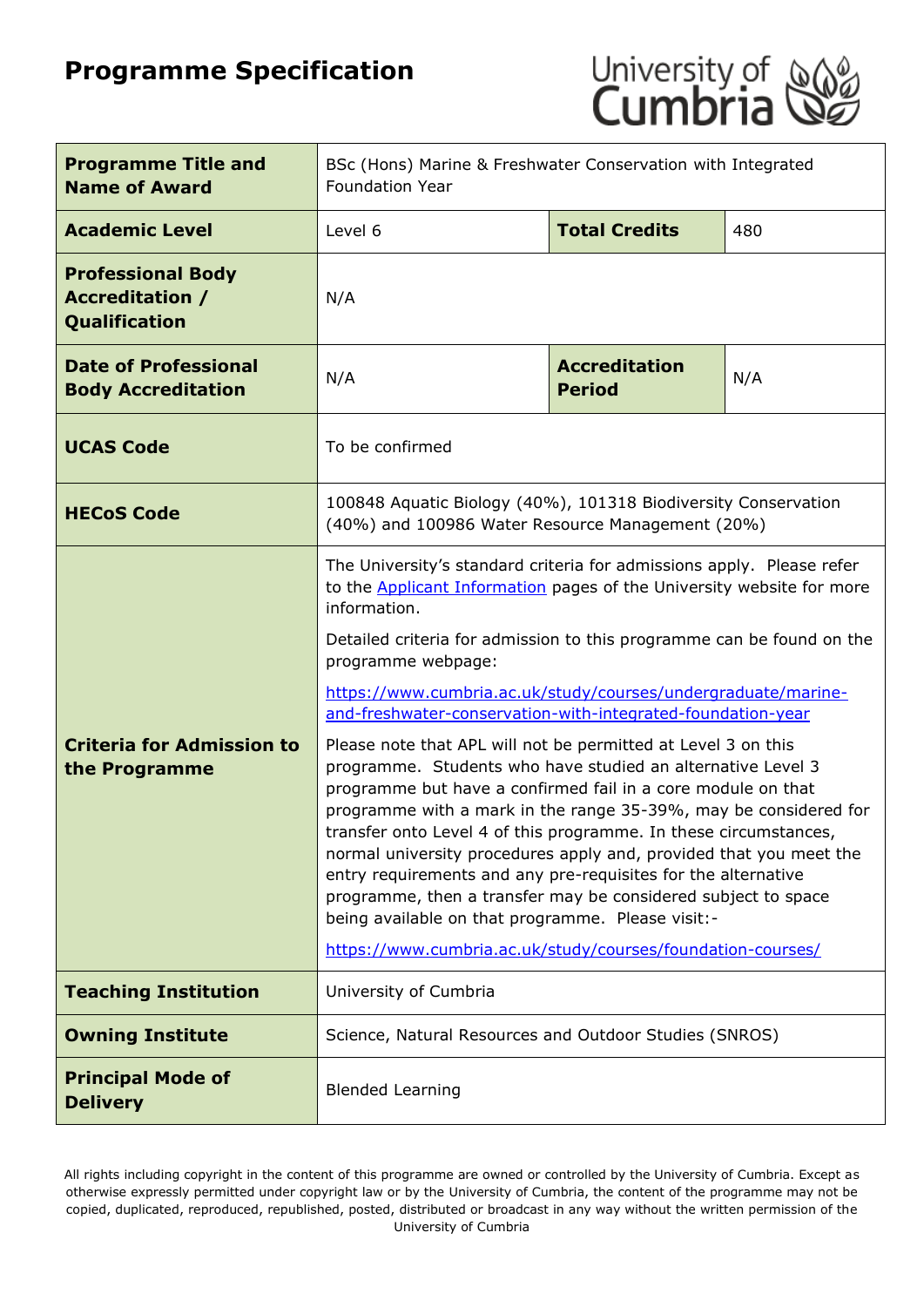| <b>Pattern of Delivery</b>                                                                                                                                                                                                                                                                              | <b>Full Time</b>                                                                                                                  |  |  |
|---------------------------------------------------------------------------------------------------------------------------------------------------------------------------------------------------------------------------------------------------------------------------------------------------------|-----------------------------------------------------------------------------------------------------------------------------------|--|--|
| Level 3 module delivery at Carlisle Fusehill Street<br><b>Delivery Site(s)</b><br>Levels 4 - 6 module delivery at Lake District Campus, Ambleside                                                                                                                                                       |                                                                                                                                   |  |  |
| <b>Programme Length</b>                                                                                                                                                                                                                                                                                 | 4 years Standard registration period (full-time) 8 years Maximum<br>Registration period                                           |  |  |
| <b>Higher Education</b><br><b>Achievement Report</b><br>(HEAR)                                                                                                                                                                                                                                          | Upon successful completion of this programme, you may receive a<br>Diploma Supplement/Higher Education Achievement Report (HEAR). |  |  |
| You may be awarded one of the following Exit Awards if you fail to<br>achieve the requirements of the full programme:<br><b>FDCert Science</b><br><b>Exit Awards</b><br>CertHE Conservation Biology<br>DipHE Marine & Freshwater Conservation<br>BSc Marine & Freshwater Conservation (ordinary degree) |                                                                                                                                   |  |  |
| <b>Period of Approval</b>                                                                                                                                                                                                                                                                               | $1st$ August 2020 to 31 <sup>st</sup> July 2026                                                                                   |  |  |

This programme has been approved (validated) by the University of Cumbria as suitable for a range of delivery modes and delivery patterns. This level of potential flexibility does not reflect a commitment on behalf of the University to offer the programme by all modes/patterns and at all locations in every academic cycle. The details of the programme offered for a particular intake year will be as detailed on the programme webpage: [https://www.cumbria.ac.uk/study/courses/undergraduate/marine-and](https://www.cumbria.ac.uk/study/courses/undergraduate/marine-and-freshwater-conservation-with-integrated-foundation-year)[freshwater-conservation-with-integrated-foundation-year](https://www.cumbria.ac.uk/study/courses/undergraduate/marine-and-freshwater-conservation-with-integrated-foundation-year)

## **Cumbria Graduate Attributes**

Throughout your studies, you will be provided with the skills and knowledge relevant to the global workplace. All successful graduates of the University of Cumbria will be:

- Enquiring and open to change
- Self-reliant, adaptable and flexible
- Confident in your discipline as it develops and changes over time
- Capable of working across disciplines and working well with others
- Confident in your digital capabilities
- Able to manage your own professional and personal development
- A global citizen, socially responsible and aware of the potential contribution of your work to the cultural and economic wellbeing of the community and its impact on the environment
- A leader of people and of places
- Ambitious and proud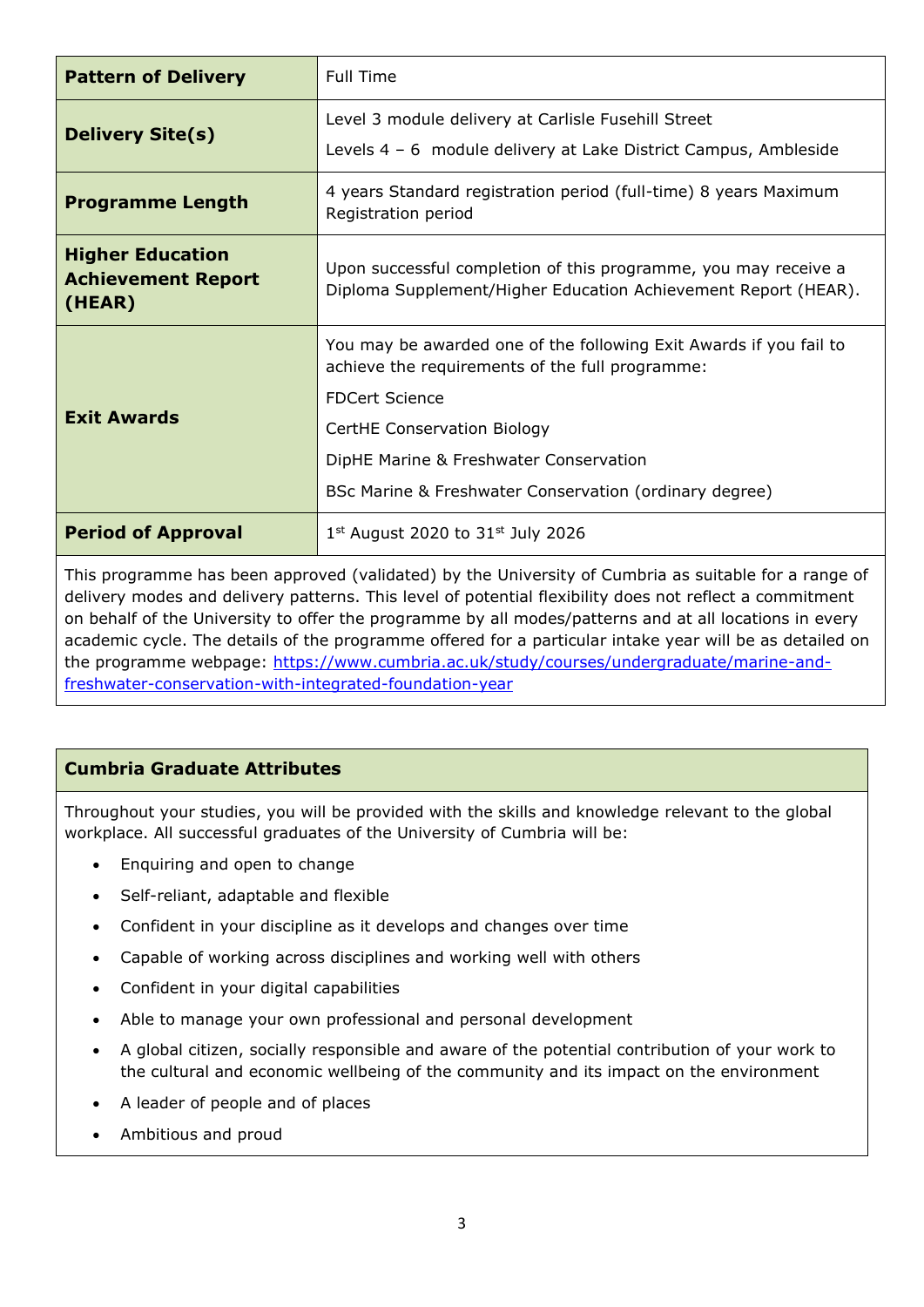#### **Programme Features**

Marine and freshwater ecosystems are some of the least understood and threatened habitats on the planet, yet our lives intricately depend on them. Climate change, ocean acidification, pollution and increased industrial activity are all impacting aquatic habitats. According to the Chartered Institute of Ecology and Environmental Management (CIEEM) and the Natural Environment Research Council (NERC) there is currently a shortage of graduates with key skills in marine and freshwater conservation in the UK.

The integrated foundation year (Year 0) of your Animal Conservation Science programme provides the opportunity for you to settle into University life and gain the confidence and skills to succeed in your chosen degree through participating in a supportive academic, personal and professional development programme.

Students on the Animal Conservation Science foundation year will study six modules that will provide a good grounding for you to develop your academic and study skills to progress onto higher levels of study (Levels 4-6). This route offers a unique opportunity for developing your problem-solving skills, intellectual, key scientific, practical and investigative skills and techniques that underpin the study of Animal Conservation Science whilst providing you with a grounding in essential university skills and nurturing your career aspirations. You will develop your knowledge and understanding of the key scientific and social science principles of Biology, Climatology, Geology, Human Ecology to Toxicology, Public Health, Epidemiology and Parasitology. You will gain a solid foundation in laboratory and field skills in all four of your subject specific modules, Essential Biology, Dynamic Earth, Environmental Sciences and Scientific Investigation.

Throughout the integrated foundation year you will have the opportunity to develop your professional skills by developing key soft skills such as communication, team working, selfmanagement and organisation. During the generic university wide modules, you will make links with the careers team to discuss your skill development and to help you reflect on how these link to your employability and graduateness. This will be accompanied by working on your digital skills profile, ensuring you have access to the universities MOOC's and 'Linked in Learning' to help build upon your current level of IT literacy.

To be an effective conservation scientist, you must have sound knowledge of global biodiversity and ecological processes within marine and freshwater habitats at varying scales. You must understand human relationships with the marine and freshwater world. You must understand the roles of conservation practitioners and managers in monitoring, evaluating, managing and restoring ecosystems and habitats to maintain biodiversity and ecosystem services, and develop an holistic approach to studying the complexity of the natural world. We have designed this programme with these in mind.

- **Biological Diversity**: Conserving animal biodiversity requires an ability to identify different species and to understand the contribution of genetic and behavioural factors in maintaining biodiversity across a range of spatial and temporal scales.
- **Aquatic Ecosystems**: Being able to manage wildlife populations in situ and ex situ requires a profound understanding of the evolutionary processes that create animal biodiversity and how human activities such as habitat fragmentation are impacting them. Understanding the effects of environment, habitat quality and other species on population health is also critical.
- **Humans and the Aquatic Environment**: Human activities are the primary threat to aquatic ecosystems worldwide, yet we depend on them for essential resources and services (e.g., drinking water, food, mitigating climate change). Understanding and ultimately managing our own interactions with the aquatic world sustainably is the key to effective conservation.
- **Skills for Conservationists**: The toolkit available to conservationists has grown dramatically over the last decades. Being effective in the field requires a good command of a range of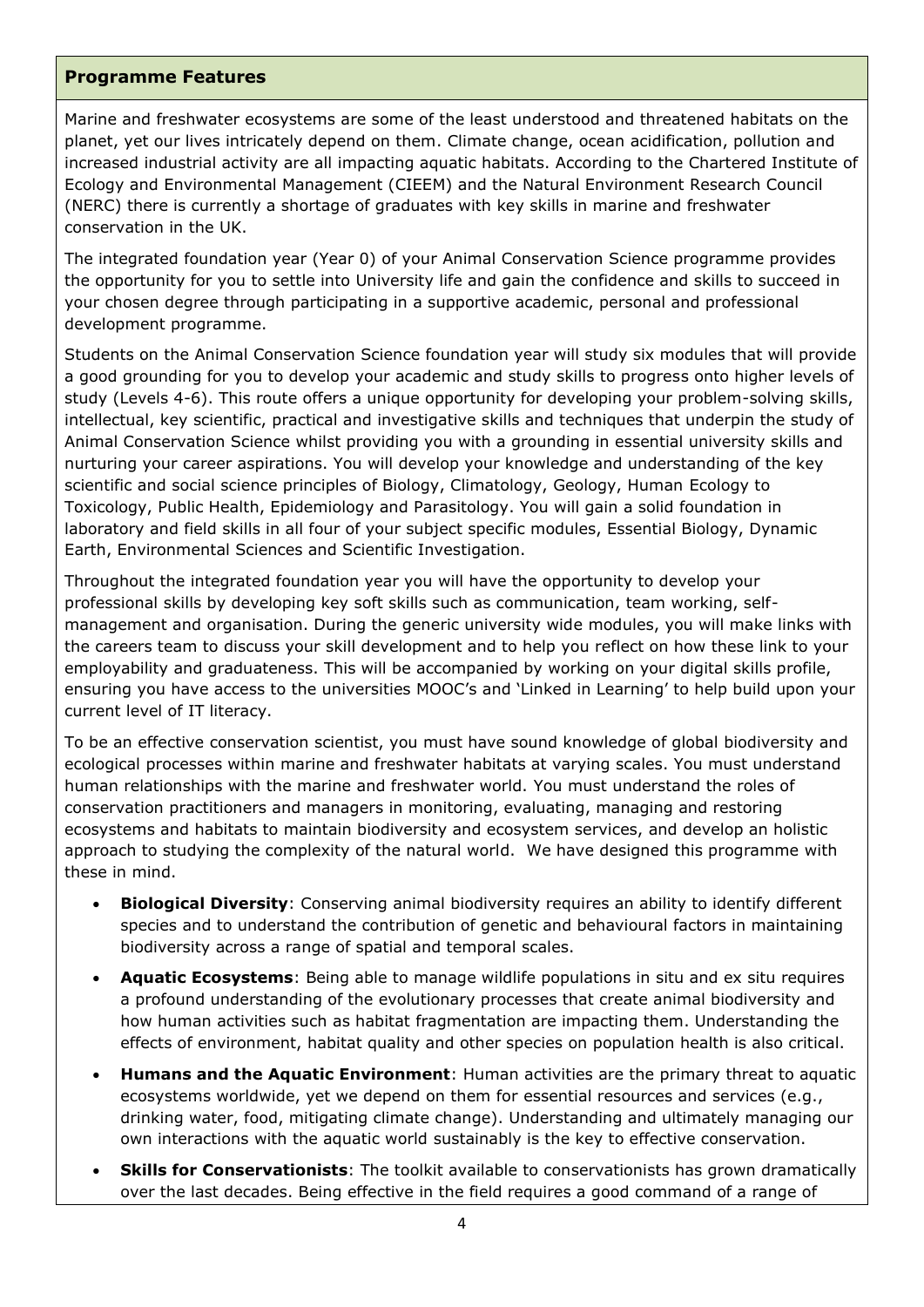

**Figure 1 above**: *Curriculum map of the BSc (Hons) Marine and Freshwater Conservation showing the different compulsory (black) and optional (dark grey) modules.*

Figure 1 presents a curriculum map of your programme. At level 3 we provide you with the underpinning biological and conservation/environmental theoretical knowledge and the academic and scientific skills you require in order to be prepred for and successful at level 4 and beyond. At Level 4 we provide you with a broad introduction to conservation biology as a discipline at university level, enabling you in your journey through the transition from school to university and placing particular emphasis on supporting your journey towards self-directed, independent learning. We focus on developing your appreciation of a wide range of species, their biology, as well as the ecological factors that affect marine and freshwater habitats. At Level 5 you will deepen your knowledge of aquatic conservation within all four programme themes noted above, but also begin to specialise in your own areas of interest, whilst retaining a clear sense of the interdisciplinarity that we feel is essential in a good conservationist. Your ability to explore sub-disciplines within marine and freshwater conservation deepens further in Level 6, which also presents the opportunity to demonstrate and apply your knowledge, understanding and skills, often within professional or external contexts, as well as exploring the boundaries of contemporary conservation knowledge through independent research within your dissertation.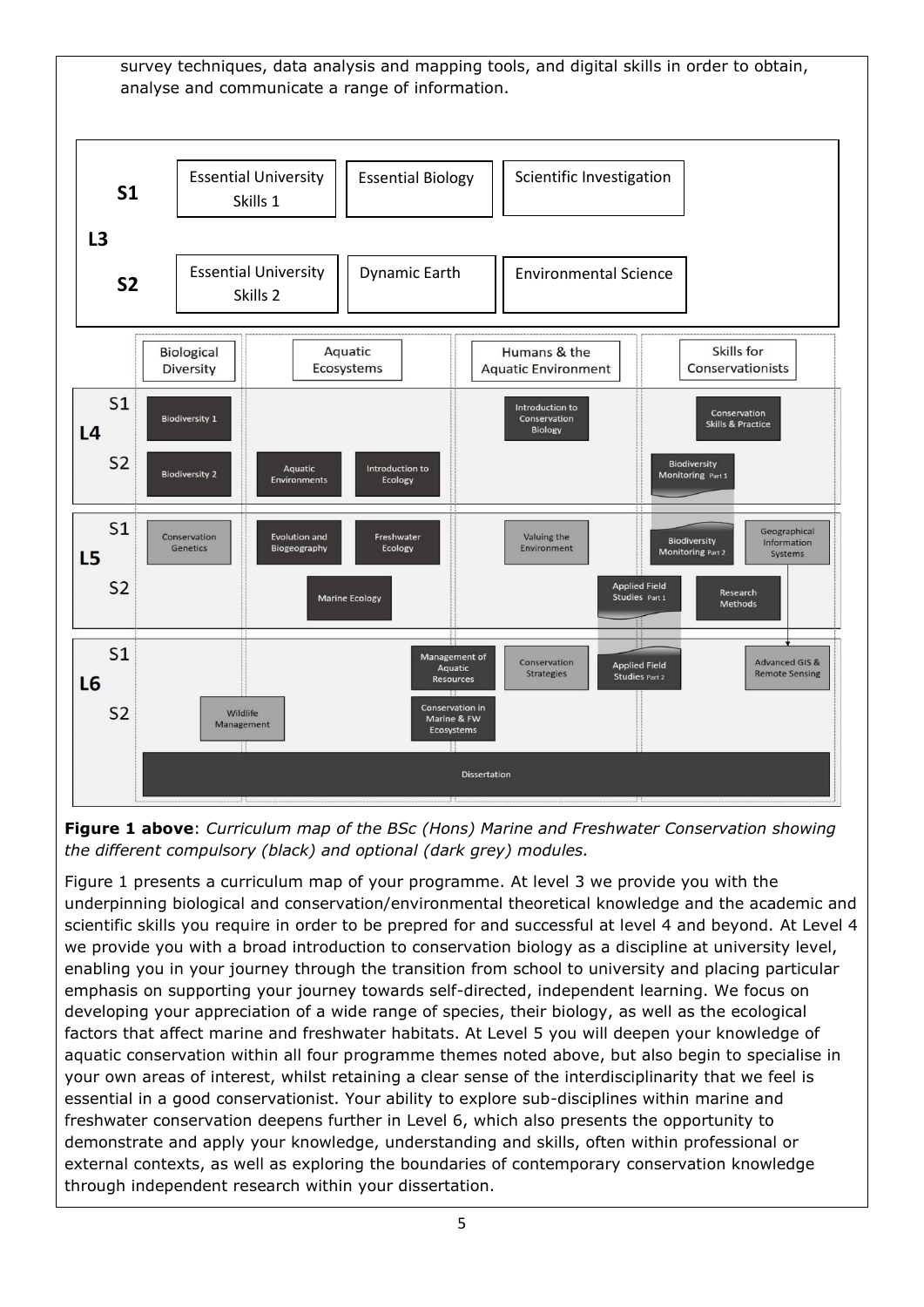The study of marine and freshwater conservation is multi-disciplinary by necessity and encompasses a wide range of topics. To be effective in the field, you need understand the physical and ecological processes processes that affect aquatic ecosystems, but also the laws and regulations tht govern their resources. You need to be able to choose between different strategies for management and conservation, and be competent with the research methods and other skills required to investigate issues of aquatic conservation.

The teaching team for the BSc (Hons) Marine and Freshwater Conservation Science are members of the Centre for National Parks and Protected Areas, an inter-disciplinary research centre addressing global issues in natural resource management and biodiversity conservation. Your degree is therefore delivered by a research-active team with diverse and complementary interests and particular strengths in marine and freshwater ecology, animal behaviour, marine mammal science, human aspects of conservation, conservation genetics, marine protected areas, species restoration and rewilding. We draw on our own experience of working in conservation in the UK, across Europe and around the world – and we use these experiences to illustrate specific issues in marine and freshwater conservation and how they may be solved. The course team brings considerable expertise, experience and enthusiasm to the delivery of the programme and we put special emphasis on hands-on, practical learning in the field and laboratory paired with analysis and discussion. You will be supported in adapting to university life through a vibrant induction week programme, personal tutorials, personal development planning and a wide range of student support services (see section "Student Support" for details).

The Lake District Campus is located in the midst of Lake District National Park, also a UNESCO World Heritage Site. Cumbria is home to a range of iconic species, such as ospreys, Atlantic salmon, as well as some of the UKs most endangered freshwater species such as Arctic charr, vendace, schelly, white-clawed crayfish and freshwater pearl mussels. We have access to a range of distinctive marine and freshwater ecosystems within a short walk or drive of campus, each with their own unique flora and fauna. These include lowland and upland peat bogs, wetlands, upland streams and lowland rivers, coastal saltmarshes, rocky and sandy shores, and the productive sand and mudflats of Morecambe Bay and the Solway Firth. This gives you the opportunity to experience aquatic conservation first hand throughout your study. It allows us to take the learning outside and teach you hands on how to collect field data and survey marine and freshwater ecosystems.

We work very closely with a range of local, national and international conservation organisations to ensure that the degree provides you with the knowledge and skills required for a successful career in marine and freshwater conservation. These may include Cumbria Wildlife Trust, Wildfowl and Wetlands Trust, Lake District National Park, Freshwater Biological Association, RSPB, Rivers Trusts, and others. We have good contacts with other conservation practioners and scientists and have ensured that you are taught the practical, analytical and digital skills and procedures relevant to the modern workplace.

#### **Aims of the Programme**

The overall aims of the Programme are:

- 1. To provide a supportive transitional route into higher education equipping students with the skills essential for successful participation in academic study
- 2. To develop an inter-disciplinary knowledge and understanding of theoretical concepts in a range of contexts applicable to studying marine and freshwater conservation.
- 3. To develop the academic personal and professional skills required to work in the context of conservation.
- 4. To develop the knowledge and skills needed for success in your undergraduate studies.
- 5. Develop your knowledge, understanding and enthusiasm for marine and freshwater conservation.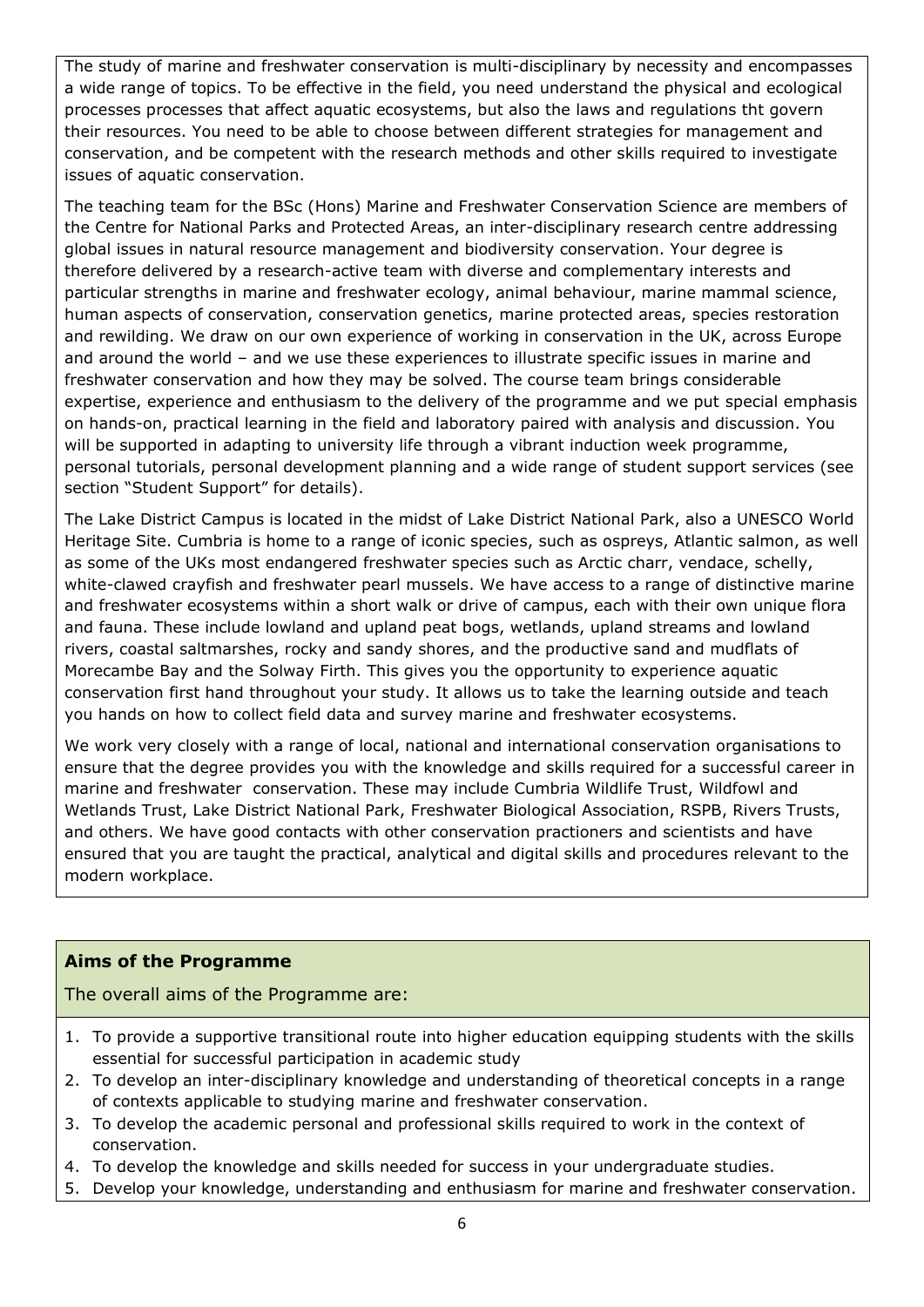- 6. Acquire detailed knowledge of ecological concepts and practical skills used in conservation and environmental protection and management.
- 7. Develop your awareness of threats to biodiversity (both natural and anthropogenic) and of social and political constraints to conservation.
- 8. Integrate complex information from biogeochemical, political and socio-economic sources and develop an holistic, interdisciplinary approach to conservation and environmental management.
- 9. Develop an in-depth knowledge and understanding of environmental sustainability and anthropogenic impacts on marine and freshwater resources.
- 10.Critically assess and make informed, evaluative choices regarding the conservation of biodiversity and habitats using appropriate literature, legislation, guidelines and frameworks.
- 11. Formulate and apply suitable quantitative and qualitative methods to acquire, analyse and interpret data from a variety of sources using appropriate information technology.
- 12. Learn appropriate written and oral communication skills to present data and explain evidencebased arguments to both specialist and general audiences.
- 13. Develop a commitment to professional and ethical standards and practices relevant to employment in conservation and environmental science and enhance your portfolio of transferable skills also of value to other types of employment and post-graduate study.
- 14.Become a mature, confident individual, with the ability to think critically and apply your knowledge and skills in a variety of contexts, independently or as part of a team.

## **Level Descriptors**

Level Descriptors describe in general terms the expected outcomes you will achieve at each level of study as you progress through your programmes. They describe the relative demand, complexity, depth of learning and learner autonomy associated with a particular level of learning and achievement. The University's Level Descriptors are aligned to the national Framework for Higher [Education Qualifications](http://www.qaa.ac.uk/en/Publications/Documents/qualifications-frameworks.pdf) (FHEQ) and are a key mechanism for ensuring the academic standards of the University's provision.

At Level 3: (Usually Year 0 undergraduate), you will be able to:

- Recognise the breadth of the field of study and apply the skills of manipulation of knowledge to make informed judgements within routine contexts and with guidance.
- Begin to work beyond defined contexts
- Apply established approaches to solving well defined problems, showing emerging recognition of the complexity of associated issues and communicate outcomes effectively in an appropriate format
- Within a defined context and under guidance, evaluate personal and workplace experience and manage information and data from a range of sources appropriate to the field of study.

At Level 4: (Usually Year 1 undergraduate), you will be able to demonstrate that you have the ability to:

- Apply a systematic approach to the acquisition of knowledge, underpinning concepts and principles and deploy a range of subject specific, cognitive and transferable skills.
- Evaluate the appropriateness of different approaches to solving well defined problems and communicate outcomes in a structured and clear manner.
- Identify and discuss the relationship between personal and work place experience and findings from books and journals and other data drawn from the field of study.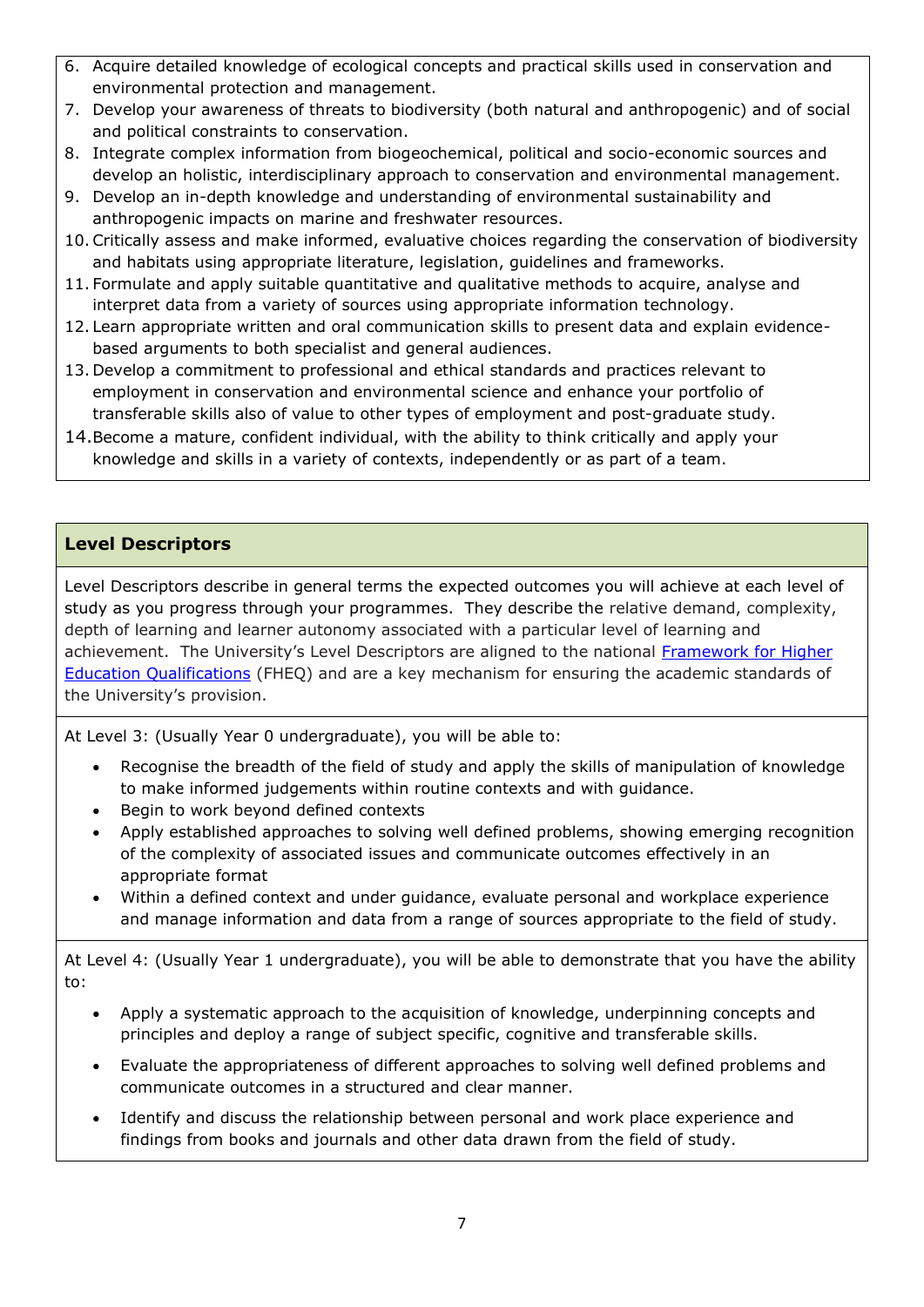At Level 5: (Usually Year 2 undergraduate), you will be able to demonstrate that you have the ability to:

- Apply and evaluate key concepts and theories within and outside the context in which they were first studied.
- Select appropriately from and deploy a range of subject-specific, cognitive and transferable skills and problem-solving strategies to problems in the field of study and in the generation of ideas and to effectively communicate information and arguments in a variety of forms.
- Accept responsibility for determining and achieving personal outcomes.
- Reflect on personal and work place experience in the light of recent scholarship and current statutory regulations.

At Level 6: (Usually Year 3 undergraduate), you will be able to demonstrate that you have the ability to:

- Critically review, consolidate and extend a systematic and coherent body of knowledge.
- Critically evaluate concepts and evidence from a range of resources.
- Transfer and apply subject-specific, cognitive and transferable skills and problem-solving strategies to a range of situations and to solve complex problems.
- Communicate solutions, arguments and ideas clearly and in a variety of forms.
- Exercise balanced judgement in a range of situations.
- Accept accountability for determining and achieving personal and group outcomes.
- Reflect critically and analytically on personal and work place experience in the light of recent scholarship and current statutory regulations.

#### **Programme Outcomes – Knowledge and Understanding**

The programme provides opportunities for you to develop and demonstrate the following:

#### **After 120 credits of study (FdCert) you will be able to demonstrate:**

- **K01** A knowledge and understanding of a range of data collection and handling techniques applied within the context of Marine and Freshwater Conservation.
- **K02** The ability to apply and explain theories, models, concepts and principles that underpin the study of Marine and Freshwater Conservation.

#### **After 240 credits of study (CertHE) you will be able to demonstrate:**

- **K1** Knowledge and understanding of theories, paradigms, concepts and principles relevant to marine and freshwater conservation.
- **K2** An appreciation and understanding of how biogeochemical cycles and processes affect marine and freshwater ecosystems.
- **K3** Knowledge of the impacts of human activities on aquatic environments including economic and social aspects of ecology and the natural environment, pollution management and sustainable use of marine and freshwater resources.

#### **After 360 credits of study (DipHE) you will be able to demonstrate:**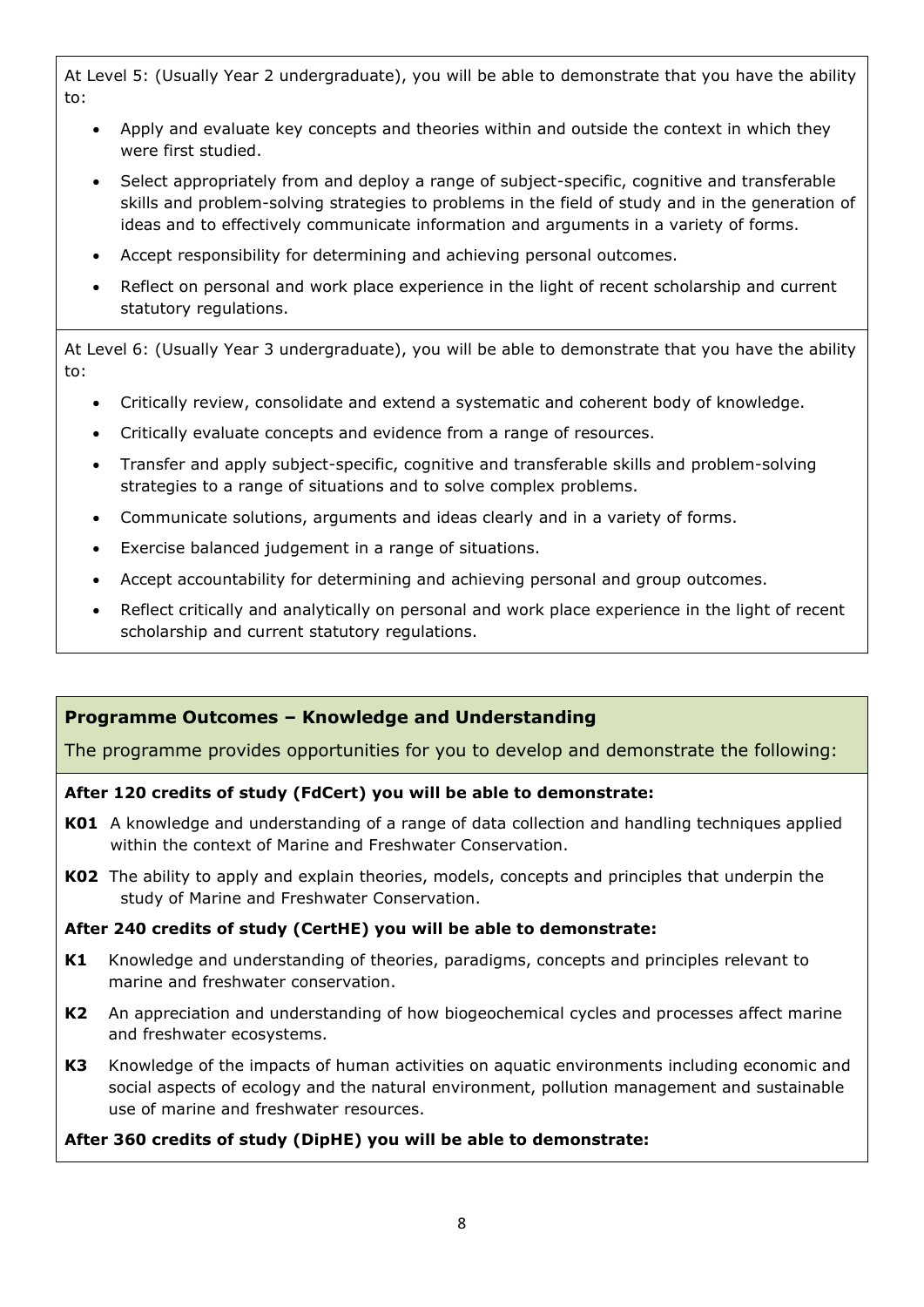- **K4** A scientific and interdisciplinary approach to identifying, understanding and managing aquatic organisms and ecosystem processes, goods and services.
- **K5** Knowledge of key practices and theories relevant to biodiversity assessment, monitoring and management.
- **K6** Comprehension and critical evaluation of population processes, dynamics and interactions, and associated models.

## **After 480 credits of study (BSc Hons) you will be able to demonstrate:**

- **K7** A critical appreciation of the complex relationships which affect the structure, biogeography and diversity of aquatic ecosystems in relation to factors such as climate, geology, geography, land use, palaeo-history, evolution and human activity.
- **K8** A critical evaluation of the roles of institutions, organisations and other stakeholders in developing environmental policy and practice within local, national and international contexts.
- **K9** Synthesis and discussion of the holistic, interdisciplinary perspective on conservation in marine and freshwater ecosystems.

#### **Programme Outcomes – Skills and other Attributes (including Employability Skills)**

The programme provides opportunities for you to develop and demonstrate the following:

#### **After 120 credits of study (FdCert) you will be able to demonstrate:**

- **S01.** Academic, personal and professional skills needed to succeed in higher education.
- **S02.** Competence and progressive development in basic and core experimental skills.
- **S03.** Fieldwork and data skills, techniques and competencies needed to study and work in conservation.

#### **After 240 credits of study (CertHE) you will be able to demonstrate:**

- **S1** Proficient taxonomic skills including an ability to identify a range of plants, fungi, and invertebrate and vertebrate animals
- **S2** The ability to access scientific information, employ scientific writing style and present scientific data in tables and figures
- **S3** Team working, acknowledging different roles within groups and teams and accommodating a range of personal styles.

#### **After 360 credits of study (DipHE) you will be able to demonstrate:**

- **S4** The ability to apply ecological survey and monitoring techniques to quantitatively assess biodiversity and habitat quality
- **S5** Professional competencies in conducting safe and ethical practical work in the field and the laboratory.
- **S6** Proficient use of information technology systems to access, analyse and interpret data, research findings and evidence from a variety of different sources.
- **S7** Effective communication and the ability to convey complex concepts, information and arguments to a variety of audiences using a range of formats.

#### **After 480 credits of study (BSc Hons) you will be able to demonstrate:**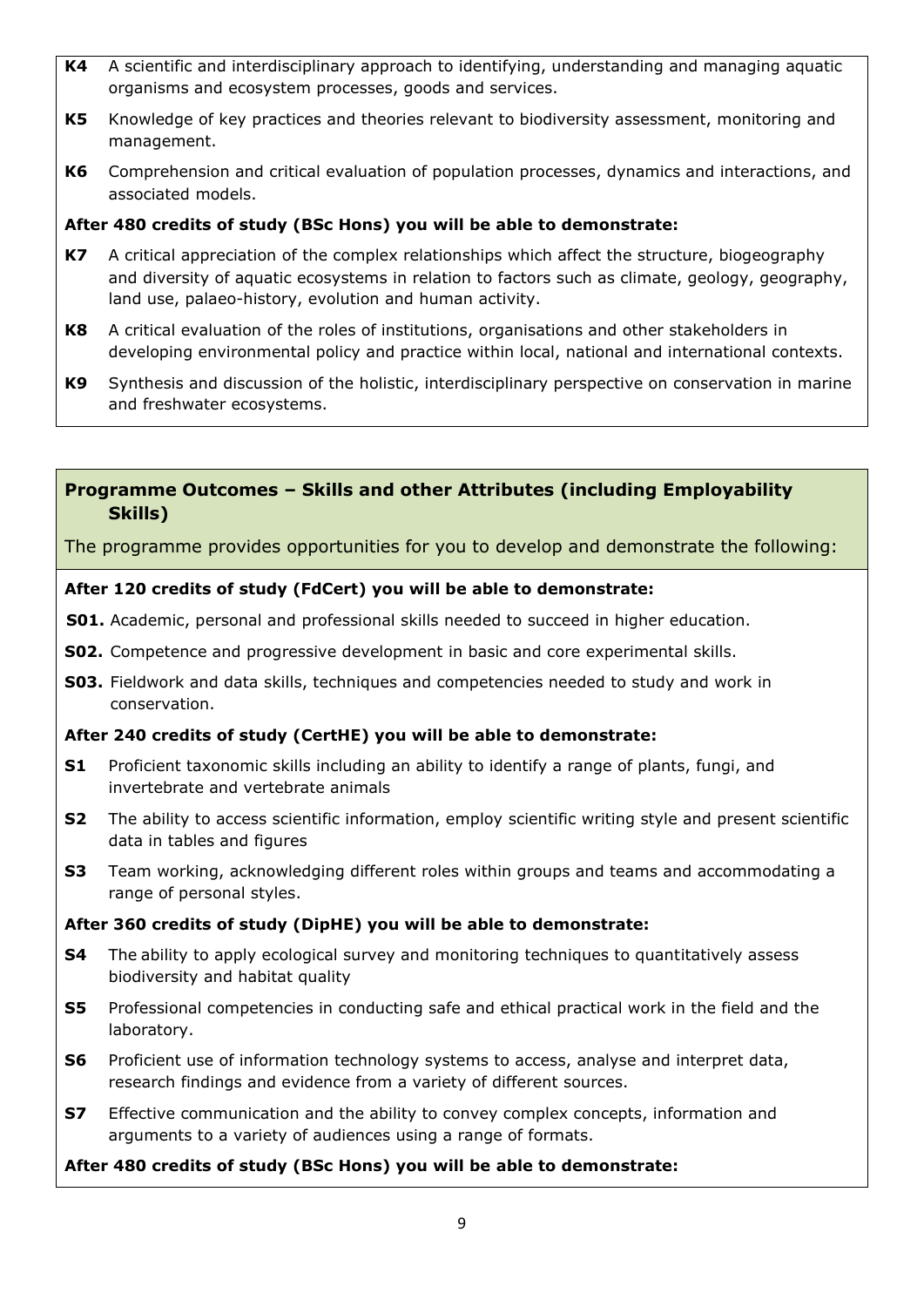- **S8** The ability to plan, conduct and present independent projects using appropriate practical, numerical and statistical techniques and information technologies.
- **S9** Professional level scientific communication, critical evaluation and the ability to synthesise new ideas and approaches to meet conservation challenges using existing and novel methods
- **S10** An awareness of personal development skills, including the ability to identify and reflect on where further training or skill acquisition is necessary for self-improvement.

## **External and Internal Reference Points**

The following Subject Benchmark Statements and other external and internal reference points have been used to inform the Programme Outcomes:

As an interdisciplinary programme, the BSc (Hons) Marine and Freshwater Conservation is primarily aligned to a number of benchmark statements.

- *QAA Benchmark Statements - [Earth Science, Environmental Science and Environmental](https://www.qaa.ac.uk/docs/qaa/subject-benchmark-statements/sbs-earth-sciences-14.pdf?sfvrsn=b0e3f781_10)  [Studies](https://www.qaa.ac.uk/docs/qaa/subject-benchmark-statements/sbs-earth-sciences-14.pdf?sfvrsn=b0e3f781_10)* (published in 2014): When designing the module content and curriculum we have made sure that our programme meets these benchmarks in terms of intellectual skills, analysis and data interpretation skills, as well as communication, presentation and information technology skills. This gives you the multi-disciplinary knowledge and experience required for effective scholarship and practice in sustainability, sustainable development and ecosystem-level analysis.
- Institute of Environmental Management Closing the Gap: Rebuilding Ecological Skills in the  $21<sup>st</sup>$  [Century](http://www.cieem.net/data/resources/36/Education-Closing_The_Gap_Report.pdf) (published in 2011): The programme was designed to provide training in the 4 key ecological skills identified by the Institute of Environmental Management. These are
	- o Species identification, especially of invertebrates, fish and lower plants.
	- $\circ$  Ecological survey, sampling, data assessment, evaluation and monitoring skills for fish and invertebrates.
	- $\circ$  Habitat creation, restoration and management in marine, coastal and upland environments.
	- $\circ$  Techniques to control the spread of invasive species and wildlife diseases.
- *[Chartered Institute of Ecology and Environmental Management \(CIEEM\) Competency](https://cieem.net/resource/competency-framework-high-res/)  [Framework](https://cieem.net/resource/competency-framework-high-res/)*: The Programme Outcomes for Skills and other Attributes (including Employability Skills) are aligned with CIEEM's benchmark competencies: ecological concepts, human ecology and impacts, biodiversity, conservation, environmental policy and law, environmental management, species identification and survey skills, and professional skills. This alignment ensures that you have the skills, knowledge, and behaviour for a successful career in aquatic conservation.

Internal University of Cumbria plans, strategies and policies including:

- [UoC Strategic Plan](https://www.cumbria.ac.uk/about/publications/strategic-plan/)
- [UoC Learning, Teaching and Assessment Strategy](https://www.cumbria.ac.uk/media/university-of-cumbria-website/content-assets/public/aqs/documents/LearningTeachingAssessmentStrategy.pdf)
- [UoC Academic Regulations and Academic Procedures and Processes](https://www.cumbria.ac.uk/about/organisation/professional-services/academic-quality-and-development/academic-regulations/)
- **Institute** of Science, Natural Resources and Outdoor Studies Business Plan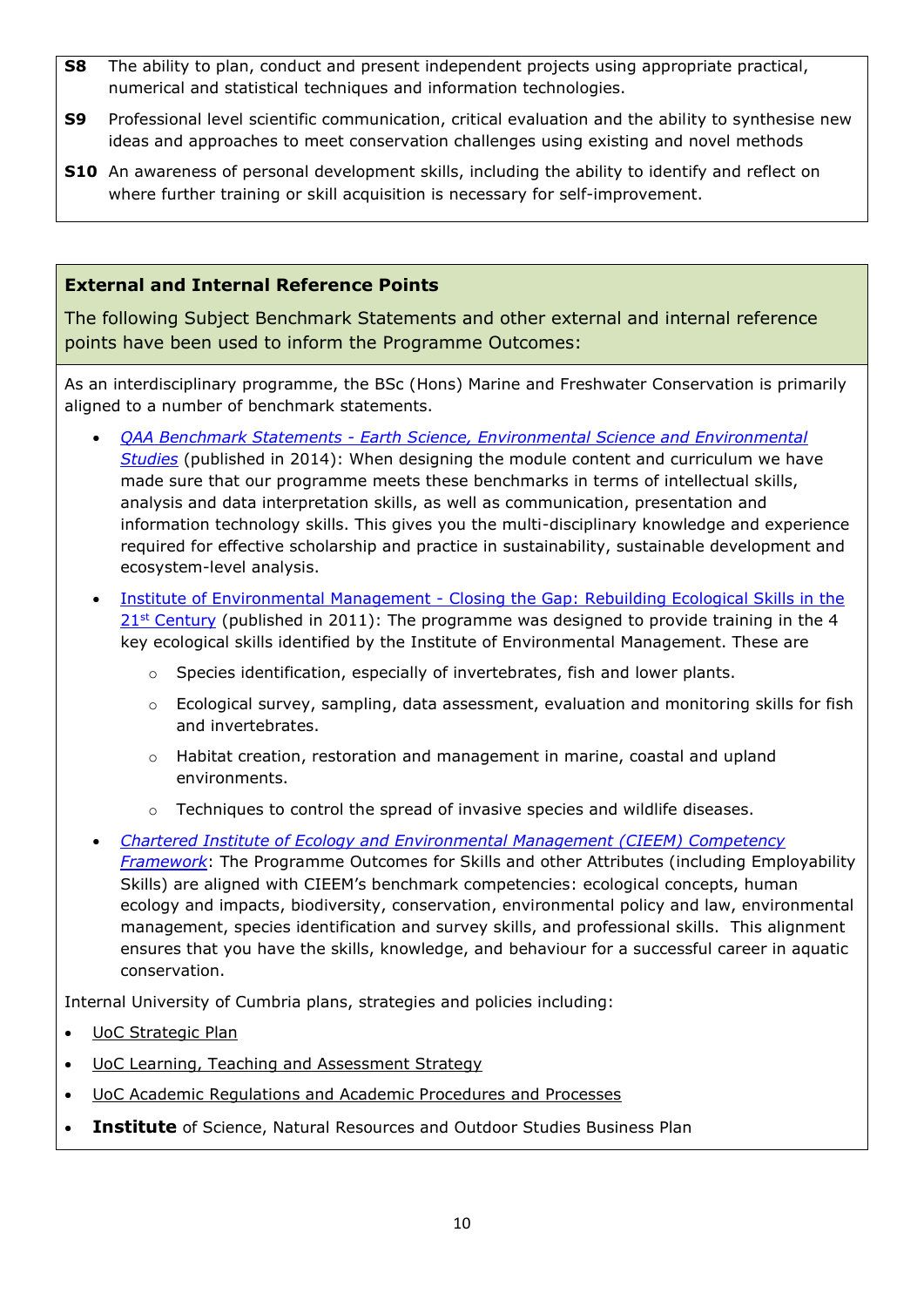#### **Graduate Prospects**

Halting and reversing the current rate of biodiversity loss in marine and freshwater habitats requires a new generation of skilled conservationists. National and international legislation related to biodiversity and water quality combined with increasing public awareness about threats to the world's water bodies have ensured that there are good employment opportunities for aquatic conservationists with the right knowledge and skills. The Marine and Freshwater Conservation programme at the University of Cumbria has been designed to meet a need for more graduates in this field of conservation science. Upon completing the degree, you will have the necessary knowledge, training and practical experience to work as a ranger, reserves manager, or biodiversity officer for many different conservation organisations (for example Rivers Trusts, Wildfowl and Wetlands Trust, Sharks Trust and Marine Conservation Society). There are many opportunities to find employment with environmental consultancies or statutory authorities like the Environment Agency, and our practical curriculum, aligned with the CIEEM competencies, means you may be eligible to apply for chartered status with a range of Environmental or Ecological Institutes upon graduation, further enhancing your graduate prospects.

For graduates wishing to gain further academic training to establish themselves in aquatic conservation research, the degree provides a solid foundation of theoretical understanding and analytical skills for postgraduate study. Masters programmes in marine or freshwater biology or environmental science are provided in the UK or abroad and more research-orientated students may be able to go directly into PhD study.

## **Learning, Teaching and Assessment Strategies employed to enable the Programme Outcomes to be Achieved and Demonstrated**

As a student at the University of Cumbria, you are part of an inclusive learning community that recognises diversity. You will have opportunities to learn by interacting with others in a collegiate, facilitative and dynamic learning environment. Teaching, assessment and student support will allow equal and equitable opportunities for you to optimise your potential and develop autonomy.

We seek to create a stimulating and innovative community of learning, whether encountered on campus or at a distance, on placement or in the workplace. Facilitated by our expert practitioner staff, you will experience a learning environment that is well equipped, flexible, and stimulating.

Delivery is based at the Lake District Campus, Ambleside, through lectures supplemented by seminars, directed reading and independent study (including individual project work). To give you the necessary practical experience, your theoretical learning is augmented by a wide range of field practicals and where appropriate, laboratory work.

#### **Learning and Teaching**

The Institute of Science, Natural Resources and Outdoor Studies want to motivate you in your foundation year studies through a variety of teaching and learning approaches that support different learners' needs and help to integrate you into university life. Transferable skills are central to learning opportunities and assessment. Students are encouraged to reflect on their skills development in learning and personal contexts so they develop their ability to make appropriate choices and decisions. Challenging and authentic tasks will be used to stretch your capabilities in real world learning and assessment resulting in a deeper approach to learning. The mode of assessment introduces you to the type of assessments you will encounter as you progress through your degree. Assessment load has been set in line with comparative level 3 assessments such as at A-level. You will undertake a range of assessments including written assignments, reports and essays, oral presentations and poster presentations, portfolios and set exercises such as undertaking individual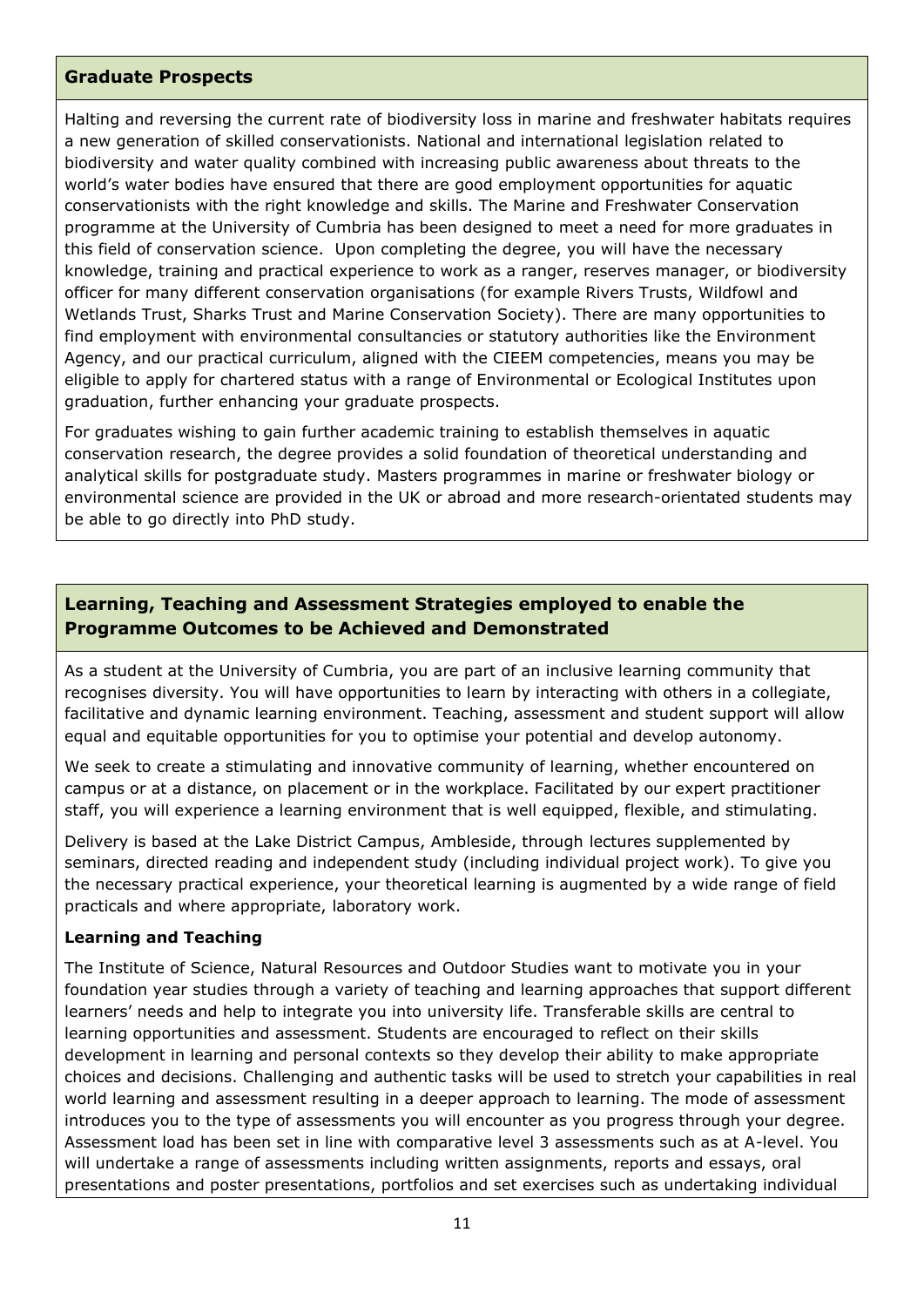research. There is a strong emphasis on formative assessment in all modules to assist with the learning process.

The foundation year modules utilise a full range of UoC digital resources and learning technology where suitable; for example, through the University's virtual learning environment (Blackboard). Vocational practice opportunities form an essential part of the programme and encourages you to make meaningful links between the underpinning theoretical concepts within the subject area.

During the integrated foundation year you will be taught with students on a range of Science programmes at our Carlisle Fusehill Street Campus, you will be working in groups and teams to achieve solutions to set problems, researching case studies and delivering events. Each module is led by a module leader which is the lead tutor with over-arching responsibility for that module. However, one of the strengths of this programme is our team-taught approach to delivery, you may be taught on a module by more than one tutor. This ensures you are taught topics by subject specialists, experience the different delivery styles you will encounter as you progress through your programme and on modules that you share with other programmes ensures you will meet staff from your degree programme. In Semester 2 one of our modules UNIF3018 Dynamic Earth will be delivered as a one week residential on our Ambleside Campus where you will be transferring to at then end of this year. The aim of this is for you to get to know better staff from your programme team and to become more familiar with the Ambleside Campus, accommodation, facilities and services. It will also provide the opportunity for you to meet other students on your programme from other year groups so helping with the transitional change from Carlisle to Ambleside the next year.

Our learning and teaching strategy has been developed in line with the University's Learning & Teaching Plan 2017-2022. Encapsulated within the first aim of the programme is a drive to engage our students in learning experiences that are enriching, enjoyable and intellectually stimulating. Below are some focused learning and teaching strategies which are designed to aid your learning and enhance your experience at university.

#### *Varied Teaching Styles*

We view you as a partner in learning and all modules include opportunities for your engagement and participation. A variety of learning and teaching methods are used to reflect the variety of individual learning styles that inevitably exist within a group, so that you will experience teaching methods best suited to your own preferred learning style. Delivery of your course is through practical sessions in the field and in the classroom, through lectures and seminars and through field visits and laboratory practicals. The location of the campus at Ambleside allows us to access different ecosystems, managed for many different objectives. Your tutors have built up links with local conservation organisations who often give site tours or guest lecturers or seminars as part of modules. The teaching facilities at the Ambleside campus are of a good standard and you have access to specialised teaching rooms such as a computer suite and laboratories which are used in modules at Levels 4, 5 and 6. All modules include extensive opportunities for engagement and participation. To do this we blend a range of teaching approaches which will typically include:

- Lectures
- Field work and field trips
- Laboratory classes
- Individual and group tutorials
- Utilisation of case studies
- Seminars and workshops
- Guided independent study involving electronic resources (VLE), textbooks and other selfstudy materials
- Problem-based learning using real life scenarios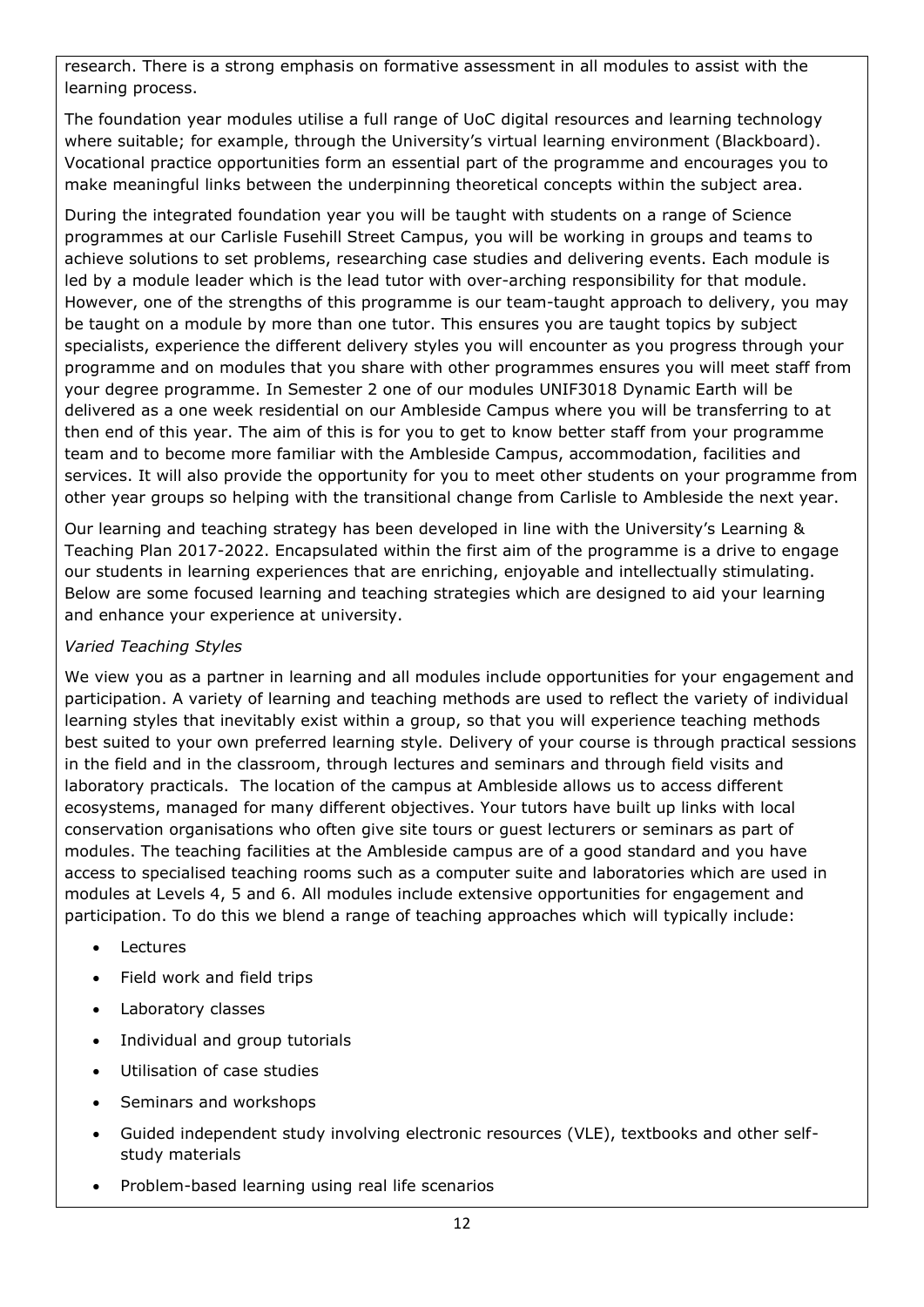- Training and practice in the use of IT and software packages
- Project work, both individually and in teams
- Reading and interpreting research publications

## *Applied Teaching within a National Park*

The focus of your learning will be achieved through the integration of academic study and practical activity and application. We are situated within one of the world's best-known National Parks, where people live and work next to and amongst some of the most iconic landscapes in England. Consequently, field work is one of the main pillars of your programme, allowing you to continually put theory and concept into context, enabling you to explore real world scenarios and develop your problem-solving abilities. As a result, we blend extensive field and laboratory work opportunities throughout your programme. For Example, at Level 4 you will have the opportunity to participate in a range of free half-day and full day fieldtrips to explore fundamentals of aquatic conservation and consider what is in front of you and recognise the processes that define our discipline. This will be undertaken in modules such as Conservation Skills and Practice, Introduction to Ecology and Biodiversity 1 and 2. As you move into Level 5, we deepen your knowledge through more investigative exercises to appreciate the complexities of the real world, and recognising the diversity of approaches to 'doing' marine and freshwater conservation, including one week of practical field work within Cumbria during the Biodiversity Monitoring module. By Level 6, you will be undertaking independent field research for your Dissertation module within the region or elsewhere.

#### *Global Focus*

Your tutors are experienced in conservation as a discipline and in teaching. They have varied backgrounds in practical and research-based conservation from all over the world and have strong involvement in the sector. You will benefit from their practice-based knowledge, research informed teaching and links they have developed during their careers. An example of this is through the Applied Field Studies module in which you are given the opportunity to go on an international field trip (this carries additional costs). This enables you to learn about societal, environmental and economic differences of conservation in different countries. You will also be able to apply theory and practice gained at Level 4 and 5 to a research project in the field. For example, you will build upon societal issues through the Introduction to Conservation Biology module at Level 4 and the Valuing the Environment Module at Level 5.

#### *Interactive Computer-based Learning*

Blended learning though lectures, seminars and workshops, with attendance at all scheduled sessions, is seen as imperative to your progression. This is further enhanced by the use of our 'virtual learning environment' (VLE) 'Blackboard' where each module studied has a designated blackboard site providing not only standard lecture and practical material, but supplementary reading, virtual exercises and online forums. This blended approach allows for flexibility in learning whereby materials may be accessed at your convenience on site or via remote access. Most assignments are also submitted through Turnitin on Blackboard.

#### *Supported Learning*

You will be supported in your learning through structured personal tutorials and thorough timely feedback on your assignments. We take marking very seriously and operate an internal moderation process where a sample of marked assignments are reviewed by a colleague to ensure fair and consistent grading and quality of feedback.

You will be supported in the progressive acquisition of subject knowledge and skills, gradually advancing towards more independent learning at Level 6, whilst developing a reflective approach to personal progress. This means many of the skills you learn are transferable across modules and build up through the levels. For example, in Level 4 we explore collection of basic information in modules such as Introduction to Ecology, Biodiversity and Conservation Skills and Practice, skills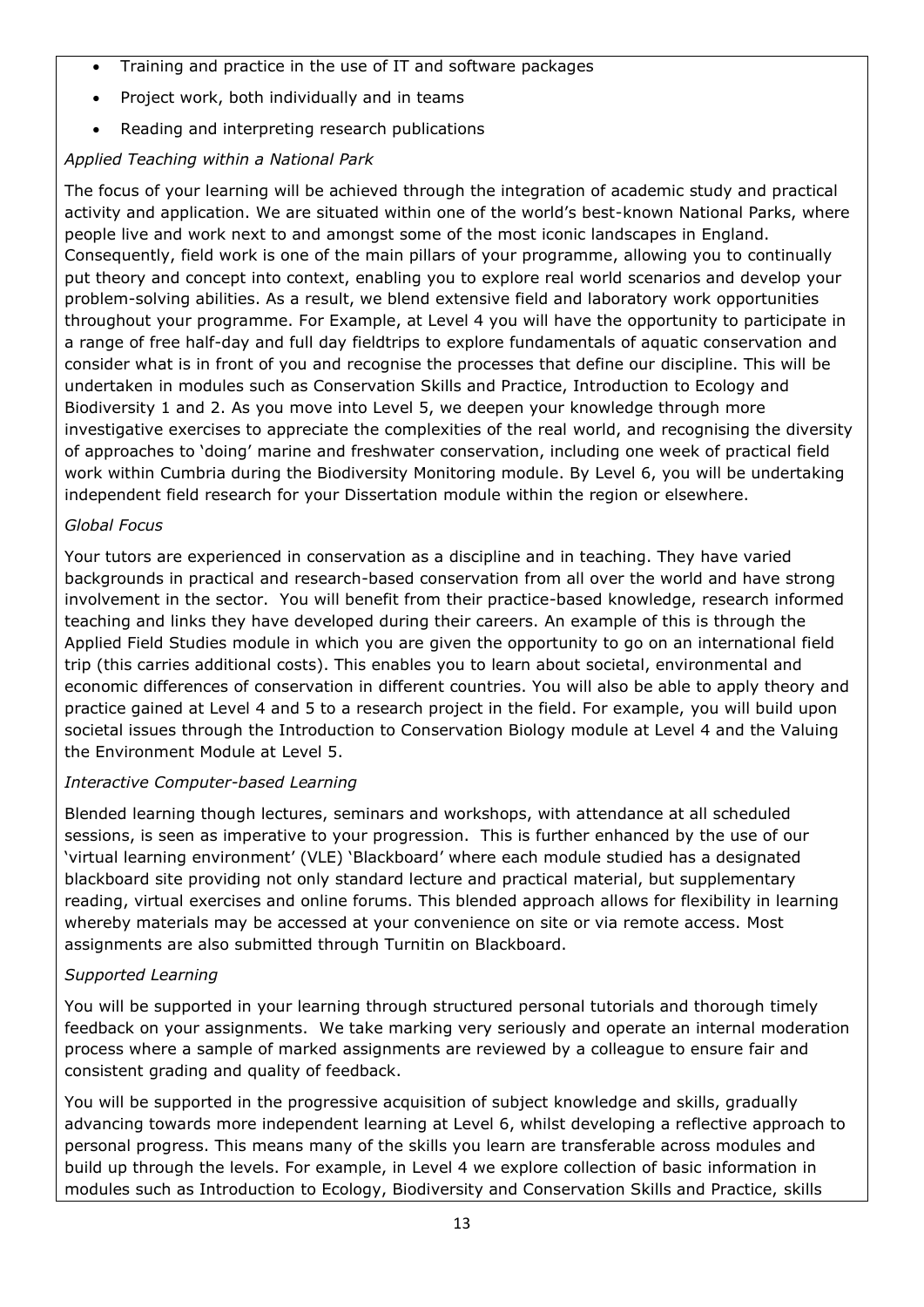which are then developed in modules at Level 5, such as Biodiversity Monitoring, Research Methods, and Geographical Information Systems and which in turn are used in Level 6 modules such as Applied Field Studies and your Dissertation. At each level your analytical and planning skills are developed further.

Our aim is to support your development as an independent, passionate, critical thinker and help you establish yourself as a competent and respected member of an international community of researchers and practitioners dedicated to reversing biodiversity loss. Our teaching frequently draws on case studies and research from across the globe and you will have opportunity to engage in learning abroad as part of the international field trip. We hope that our graduates emerge with a strong sense of global citizenship and the competence to address conservation issues on a global scale.

## *Employability*

This programme is focused on providing you with the skills and knowledge to become a competent conservation researcher of marine and freshwater ecosystems. Employability is therefore an important aim of the programme. Modules such as Conservation Skills and Practice at Level 4, Biodiversity Monitoring and Research Methods at Level 5 and Applied Field Studies and Dissertation at Level 6 provide vital employability skills because they combine real world data collection techniques with professional report standard assignments to demonstrate your understanding not only of how to undertake the work yourself, but also that you have the depth of knowledge to supervise the work of others in future and would be capable of critically appraising the quality of the results. Many of the assignments are designed to reflect the skills that would be required in the workplace and which involve collection of information, analysis and presentation of results.

## **Summative and Formative Assessment**

Our assessment strategy has also been developed to be in line with the University's Learning & Teaching Plan 2017-2022. The overarching consideration is to provide assessments which are seen as "for and as learning" rather than simply testing ability and knowledge.

Module assessments at level 3 introduce you to the type of assessments you will encounter as you progress through your degree and there is a strong emphasis on formative assessment in all modules to assist with the learning process. Assessment load has been set in line with comparative level 3 assessments such as at A-level.

The main drivers of this strategy are to:

- provide innovative, challenging and stimulating assessment which will enable you to develop the knowledge and professional skills required for employment
- be student-centred, flexible and modern
- be fully supported by, and integrated with, technological approaches such as the Blackboard virtual learning environment (VLE) and electronic portfolio
- impart academic rigour to the teaching and learning processes
- support the development of your independence, autonomy and critical self-reflection
- support different learners' needs at different stages of development

Within a balanced scheme, assessment methods may include:

- unseen examinations
- open-book examinations and practical tests
- laboratory and field reports
- computer-based assessments (statistical analysis)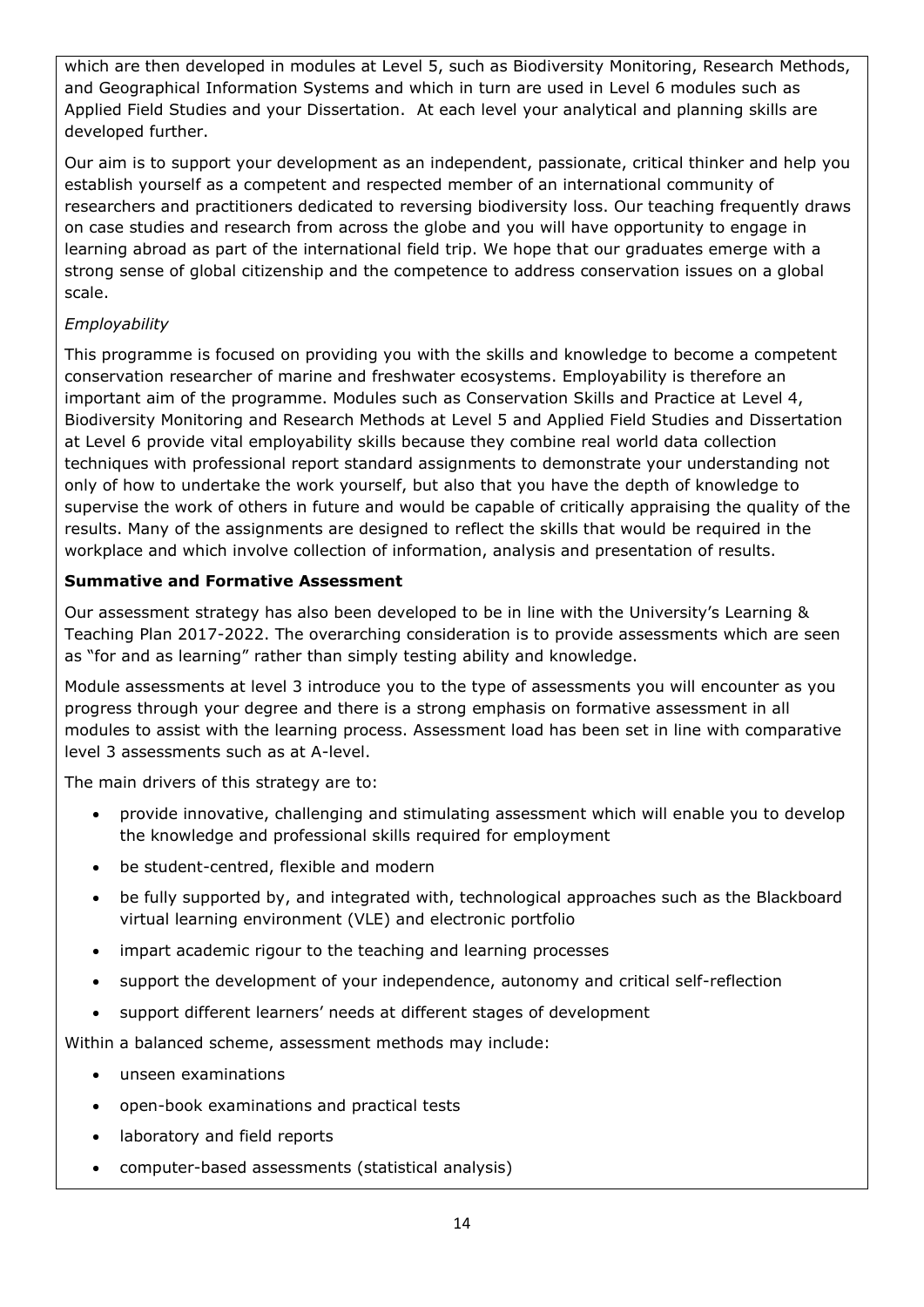- problem solving
- critical analysis of case studies and field work problems
- oral, audio-visual and poster presentation
- production of scientific papers
- research plan
- dissertations
- peer and self-assessment
- group work

One of the first modules studied is Conservation Skills and Practice at Level 4. This module is essential as it enables you to learn about key academic skills such as report writing, presentations and referencing sources of information. These are essential employability skills. These skills are then built upon during your other modules at Levels 4, 5 and 6. For example, students may be struggling with presentations skills and you are therefore given poster and group presentations at Level 4, as your confidence grows and you apply feedback given to you by your tutor you then move to individual presentations at Level 5; by Level 6 you are expected to present confidently.

At the start of each academic year, an assessment schedule is published on the Conservation site within Blackboard to give you a clear indication of when the deadlines for submission occur for all modules within your Marine and Freshwater Conservation programme. The programme team works very carefully to distribute assessment throughout the academic year to avoid bunching of assessments; however, it is also your responsibility to plan and manage your time within this assessment framework. All submitted assessments are marked by the appropriate member of the programme team (usually the person that designed the assessment), and marking is internally moderated before provisional marks and feedback are released. A selection of work will be sampled by our external examiner (an equivalent academic delivering similar courses at another university) to ensure quality and comparability of marking and assessment with national and sectoral norms.

Personal development and reflective practice will take place throughout the programme and will be implemented through the wide range of assessment and feedback activities (both formative and summative) as well as via our structured personal tutorial process.

Within the Marine and Freshwater Conservation programme, we believe that engaging with feedback is probably the most important stage of the learning process. Modules contain formative feedback opportunities, typically early in the module, to enable your development towards the summative assessments, and our focus in giving feedback is to highlight ways in which you can improve your future work.

All of this is ultimately focussed on enabling you to embark on a relevant career as a conservation graduate. Our close links to industry ensure that our teaching is focussed on real world issues and the assignments reflect work you would be likely to do in your future career.

#### **Student Support**

We provide responsive learner support that promotes student success. Our approach to learner support is designed to support achievement and progression, champion inclusivity and accessibility, prepare you for opportunities beyond study, and promote independence and resilience, enabling you to achieve your potential.

As a student of the University of Cumbria, you will be taught by academics and expert practitioners who facilitate learning through structured inquiry. You will be provided with access to high quality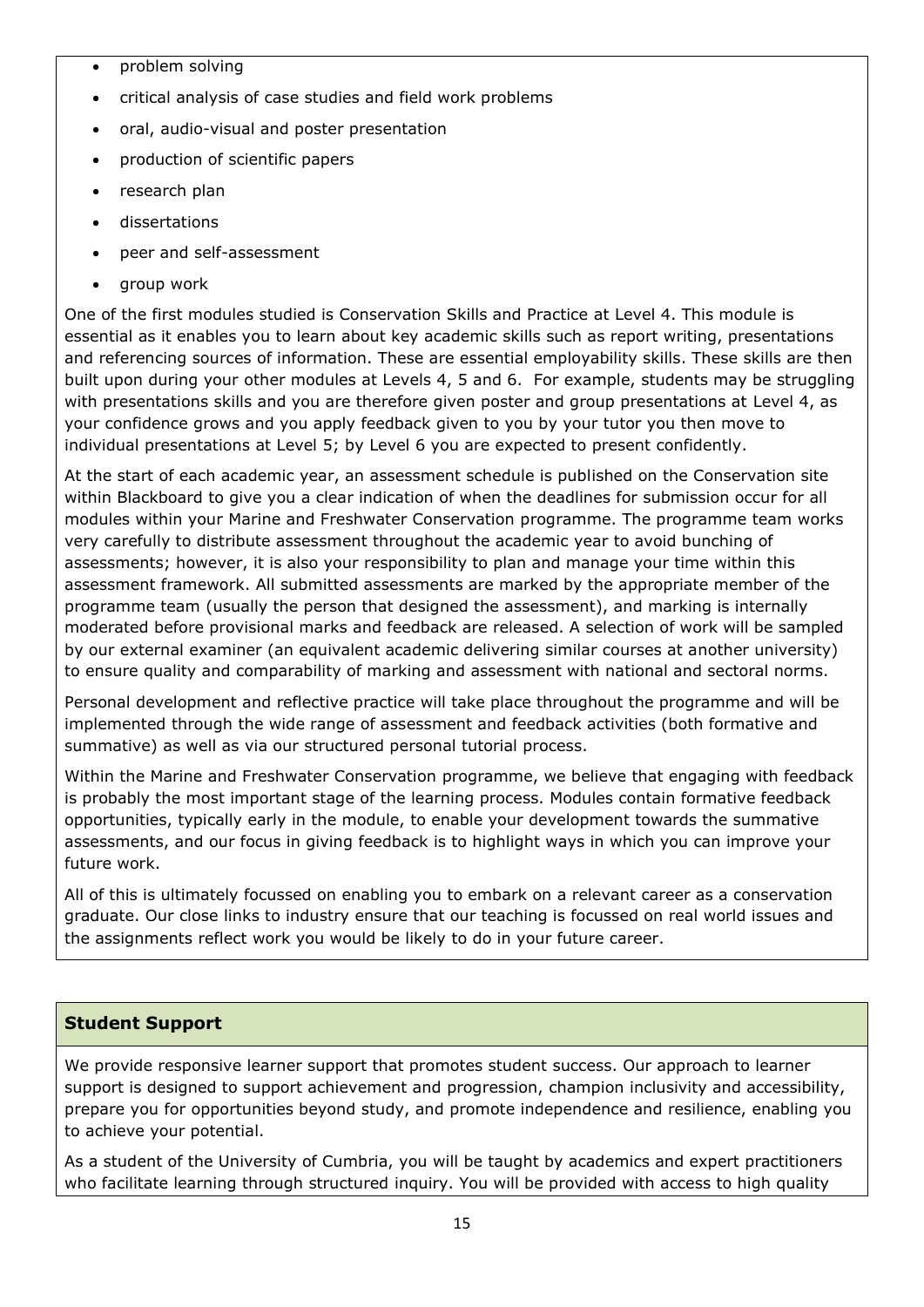academic resources through physical and digital libraries and will be supported to develop skills that enable you to become a critical, reflective, discerning and independent learner and researcher.

## **Induction**

Induction takes place during Welcome Week prior to the start of the programme. All level 3 students will share a common induction programme to provide the opportunity for you to meet with other students in your subject area and those from other level 3 foundation programs who share common university-wide modules. You will undertake a series of activities designed to form cohesion amongst the student group, to familiarise you with the University and introduce you to a range of support services and staff who are there to help you settle into university life and help you progress through your studies. You will be shown how to use our Virtual Learning Environment (VLE) which is called 'Blackboard' and how to submit assessments using 'Turn it In'. All students will attend centrally organised sessions, Student Life and Help is at Hand.

During the induction week you are allocated a Personal Tutor (PT), as are all students at the university, but in addition integrated foundation year students will also be supported by the level 3 subject area lead. You will also meet your dedicated Student Transition Advisor who is part of our awarding winning Student Support. They will run sessions on expectations for studying in higher education and show you around the library and learning resources.

Progressing students will not be required to attend all induction activities at level 4, however will be invited to be involved in activities that will enable them to meet and feel fully integrated with their new cohort such as introduction to programme structure, modules and assessments and team building activities. In addition the students will be invited by the programme leader to mentor and support new students in other activities such as campus tours and general tips and guidance on being a UOC student.

## **Student Transition Advisor Support (level 3)**

During the first year of your programme (year 0) you will have access to support from dedicated Student Transition Advisors. These advisors will provide you with individual academic and pastoral support alongside the academic team to ensure you reach your full potential whilst you are on this programme. In particular they will help you to adjust adjustment to university study, assist you in the navigation of the academic environment, policies, expectations and signposting to a wide range of services. They also work with you and your personal tutor to help you to develop your own strategies for effective study and provide additional one-to-one and group support in academic writing and numeracy skills.

A key feature of the foundation year programme is the additional student support that has been built into the modules in particular the Essential University Skills 1 and Essential University Skills 2 modules, that have an additional 12 contact hours included to enable staff to provide additional individual and group tutorials facilitated by the Student Transition Advisors.

## **Personal Tutoring**

You will also be allocated a Personal Tutor. Your Personal Tutor will be proactively involved in the delivery of your programme and will have contact with you throughout your time at the University. They will support your learning and development, including through tutorials, Progress Reviews and other support as outlined in the Personal Tutoring Policy. Your Personal Tutor is there to support you with the academic aspects of your studies.

## **Personal Development Planning**

As a relatively small programme the teaching team will quickly come to know you on an individual basis and support your personal development throughout your studies. Personal Development Planning is an integral part of our tutorial system. You will work with your Personal Tutor as well as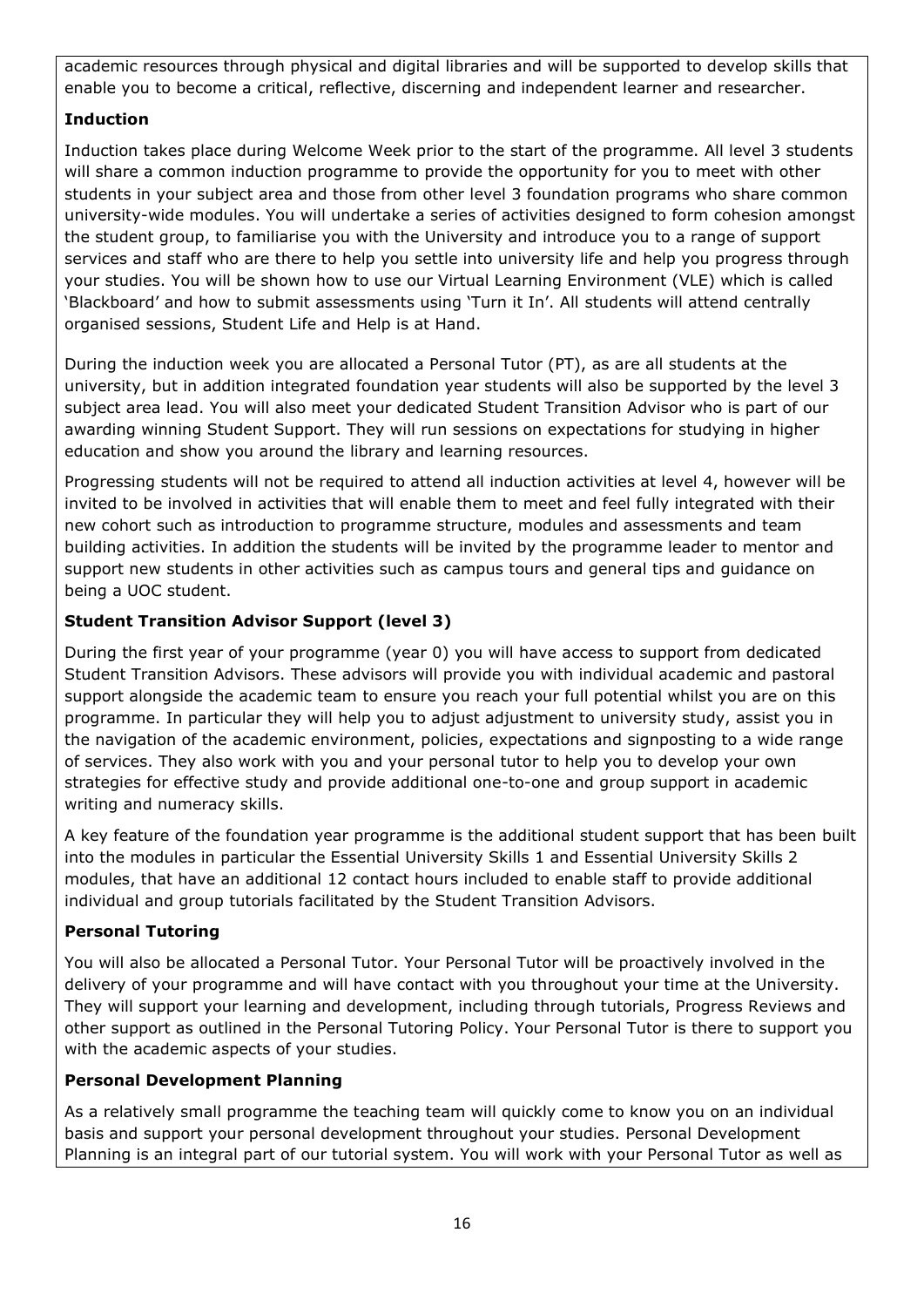with your Programme Leader to regularly review your studies and achievements identify opportunities and plan your studies for the time ahead.

## **Library and Academic Support (based in Information Services)**

Module leaders will collaborate with Library and Academic Advisors to ensure that your reading and resource lists are current, and items are available via the library discovery tool OneSearch. In order to maximise access, availability and usefulness, eBooks and electronic journal titles will, in most cases, be prioritised. You can access a wide range of electronic and print content using [OneSearch](http://cumbria-primo.hosted.exlibrisgroup.com/primo_library/libweb/action/search.do?vid=44UOC_VU1) and you can find out more about key texts, databases and journals for your subject by accessing the library's [subject resources webpages.](http://my.cumbria.ac.uk/StudentLife/Learning/Resources/Subjects/Home.aspx) Where appropriate, module reading and resource lists will be made available to you electronically using the University's [online reading and resource list system.](https://eu.alma.exlibrisgroup.com/leganto/readinglist/lists)

The **Skills@Cumbria** service can help support your academic skills and success throughout your programme. The service is delivered by a team of professional Library and Academic Advisors. It includes a suite of [online self-help resources](https://my.cumbria.ac.uk/Student-Life/Learning/Skills-Cumbria/) accessible 24/7 via the University's website and Blackboard site. It also provides group and individual advice and guidance accessible through and alongside your course and by different means such as face to face, email or virtual. Visit [skills@cumbria](https://my.cumbria.ac.uk/Student-Life/Learning/Skills-Cumbria/) for more details.

## **IT and Technical Support**

Technology is an invaluable asset when it comes to studying, so it's important you know how to make the most out of the excellent [facilities](https://www.cumbria.ac.uk/student-life/facilities/it-facilities/) we have available. Our aim is to ensure you can access university electronic resources from anywhere or any device, whether on or off campus. The [Student](https://universityofcumbria.mydaycloud.com/dashboard/allsorts)  [Hub](https://universityofcumbria.mydaycloud.com/dashboard/allsorts) is your one-stop gateway to all university systems, Outlook email, and OneDrive.

Whether you consider yourself a computer expert or you're not confident about your IT skills, we're always around to ensure you get the level of support you need. We have a wealth of information and support available on the [website](https://my.cumbria.ac.uk/Student-Life/it-media/) and have a dedicated IT Service Desk where you can talk to someone by phone or log your question online from anywhere, at any time.

#### **Student Support Services**

Student Support Services offer a wide range of support, including: careers and employability, financial help, counselling, health and wellbeing and support for disabled students and those with specific learning requirements. We also offer mentoring by trained students which you can request at any point during your studies. We know that you want to get the most out of your programme, make the best use of your time and find or continue in the career you always dreamed of. Access university support and facilities easily and quickly via the [website](https://my.cumbria.ac.uk/) and/or via the Student Services guidance tile on the [Student Hub.](https://universityofcumbria.mydaycloud.com/dashboard/staff-home)

In addition to the range of guidance above, you have the opportunity to further develop your personal, academic and professional skills by taking part in a number of initiatives coordinated and delivered by professional services advisers:

#### **Headstart**

Head Start is a self-learning pre-entry module that is completed online and at your own pace. The module gives new undergraduate students an opportunity to prepare for their transition into university and to start to develop the academic skills that will help them become successful students.

All UG students are given the opportunity to register and complete Head Start prior to entry on their main programme of study. If you haven't been able to complete Head Start before starting your course, you can access the module via Blackboard by selecting the Skills@Cumbria tab and then the Head Start tile. Learning at university, academic writing and referencing are the key topics introduced in the module and previous students have told us how useful they have found the online resources and activities.

#### **Head Start Plus**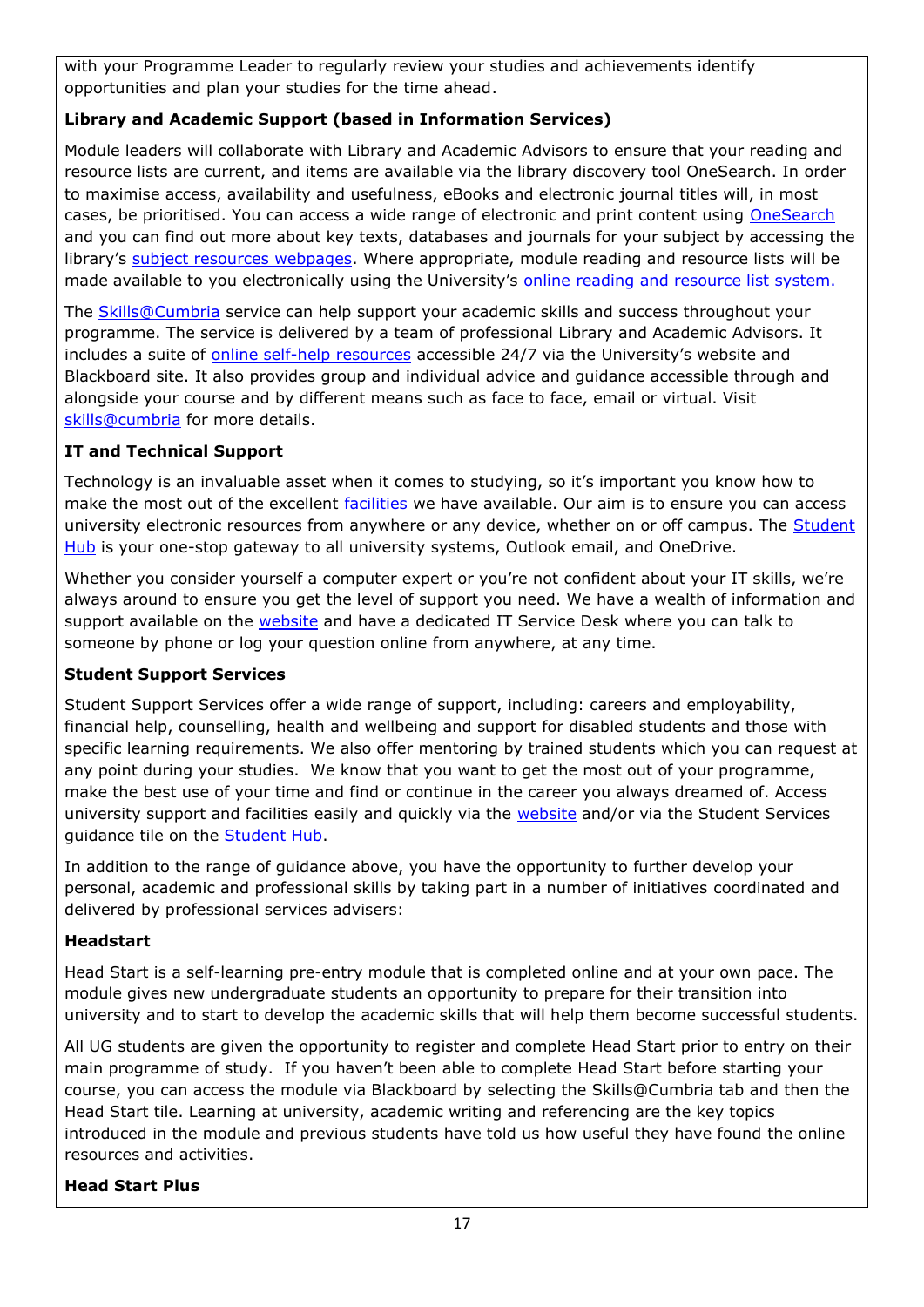Head Start Plus is also an online skills development course, designed to support students who are about or who have just started study at Level 5 or 6 ( $2<sup>nd</sup>$  and  $3<sup>rd</sup>$  year undergraduate). This course is particularly recommended to students who may not have studied at HE level for some time or who are transitioning into the higher HE levels. The course provides a useful refresh on academic skills and practice and an insight into the expectations of tutors at those levels.

This course is free and available via the Open Education Platform powered by Blackboard. To access the course, follow the link to<https://openeducation.blackboard.com/cumbria> and set-up a free account with Open Education. Once logged on, select the course free of charge and work through it at your own pace.

#### **Peer Mentoring @ Cumbria**

You will be allocated a student Mentor who will be in touch to offer a non-judgemental and friendly hand and to help with various aspects of your student experience, from making friends to settling in, to helping you understand the expectations of academic study and dealing with assessment worries.

#### **Mature Students' Events**

Whether it is a coffee morning, lunchtime gathering or a social event, there are events happening throughout the year to link you up with other mature students who will also be juggling a number of commitments alongside their studies.

#### **Help is at Hand Events**

Keep a look out for these interactive events on campus around October and January. You are encouraged to attend these as they showcase the range of support available here and give you the opportunity to talk to people from Finance, Accommodation, the Students' Union, the Wellbeing and Disability Team etc.

#### **Career Ahead+**

Career Ahead+ is the University of Cumbria's Employability Award. Completing Career Ahead+ will help you recognise and develop your skills, providing a greater opportunity for you to get the job you want when you graduate. The award is based on what employers look for in an ideal candidate, in relation to skills, knowledge and experience. You will be supported with career direction, gaining experience, and providing all the skills needed to complete the perfect application and be successful in that all-important job interview. Contact [careerahead@cumbria.ac.uk](mailto:careerahead@cumbria.ac.uk) or visit [www.cumbria.ac.uk/careerahead](http://www.cumbria.ac.uk/careerahead) for more information.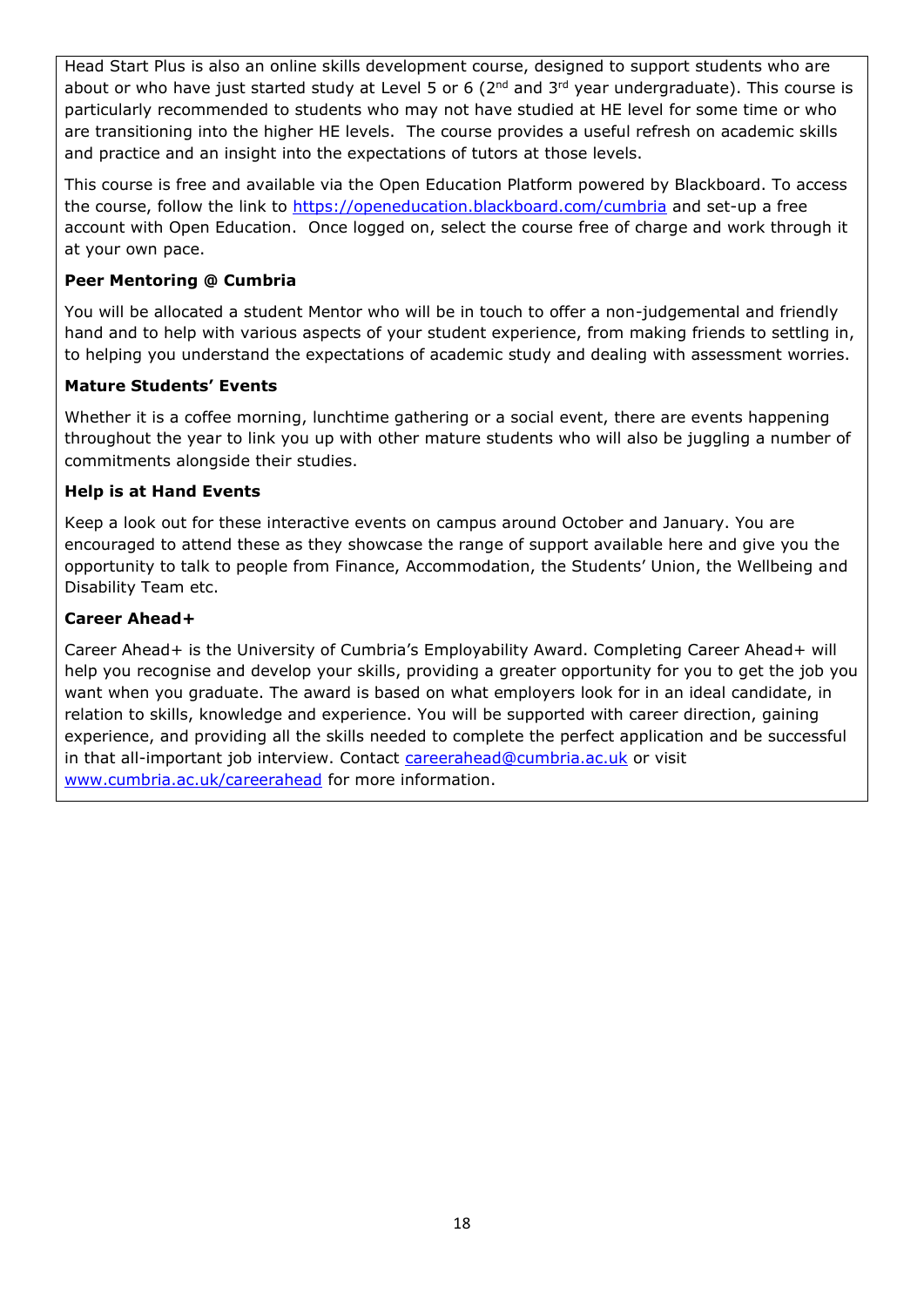| <b>Programme Curriculum Map</b> |                              |                                         |                |                       |                                                             |
|---------------------------------|------------------------------|-----------------------------------------|----------------|-----------------------|-------------------------------------------------------------|
| <b>Academic</b><br><b>Level</b> | <b>Module</b><br><b>Code</b> | <b>Module Title</b>                     | <b>Credits</b> | <b>Module Status*</b> | <b>Programme Outcomes</b><br>achieved                       |
| 3                               | <b>UNIF3003</b>              | <b>Essential University Skills 1</b>    | 20             | Compulsory            | K01, S01                                                    |
| 3                               | <b>UNIF3005</b>              | <b>Essential Biology</b>                | 20             | Compulsory            | K02, S01                                                    |
| 3                               | <b>UNIF3015</b>              | Scientific Investigation                | 20             | Compulsory            | K01, K02, S03                                               |
| $\overline{3}$                  | <b>UNIF3004</b>              | <b>Essential University Skills 2</b>    | 20             | Compulsory            | K02, S01                                                    |
| 3                               | <b>UNIF3017</b>              | <b>Environmental Sciences</b>           | 20             | Compulsory            | K01, K01, S01, S02                                          |
| $\mathbf{3}$                    | <b>UNIF3018</b>              | Dynamic Earth                           | 20             | Compulsory            | K01, K02, S02, S03                                          |
| $\overline{4}$                  | <b>HSOC4100</b>              | <b>Conservation Skills and Practice</b> | 20             | Compulsory            | K1 & K3<br>S2, S3, S5 & S6                                  |
| 4                               | <b>HSOC4101</b>              | Introduction to Conservation Biology    | 20             | Compulsory            | K1, K2, K3, K6, K7, K8 & K9<br>S2, S3, S5 & S6              |
| $\overline{4}$                  | <b>HSOC4105</b>              | Biodiversity 1                          | 20             | Compulsory            | K1, K4, K5, K7 & K9<br>S1, S2, S3, S5 & S6                  |
| $\overline{4}$                  | <b>HSOC4106</b>              | Biodiversity 2                          | 20             | Compulsory            | K1, K4, K5, K7 & K9<br>S1, S2, S3, S5 & S6                  |
| $\overline{4}$                  | <b>HSOC4108</b>              | Introduction to Ecology                 | 20             | Compulsory            | K1, K2, K3, K5, K6, K7, K8 & K9<br>S1, S2, S3, S4, S5, & S6 |
| $\overline{4}$                  | <b>HSOC4107</b>              | <b>Aquatic Environments</b>             | 20             | Compulsory            | K1, K2, K3, K4, K5, K6, K7, K8 & K9                         |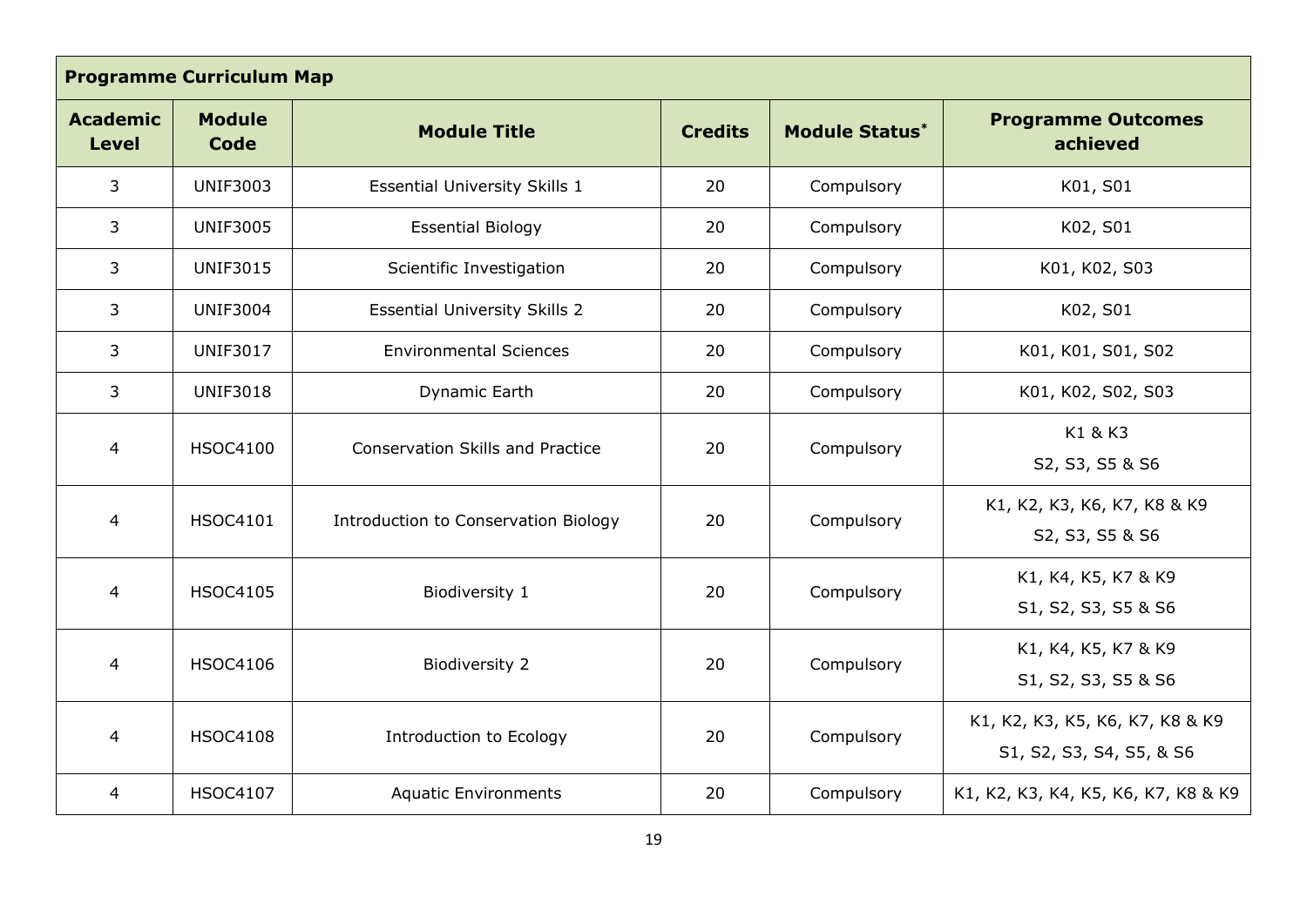|                                                     |                 |                                  |    |            | S1, S2, S3, S4, S5 & S6                                                    |
|-----------------------------------------------------|-----------------|----------------------------------|----|------------|----------------------------------------------------------------------------|
| 5                                                   | <b>HSOC5113</b> | <b>Biodiversity Monitoring</b>   | 20 | Compulsory | K1, K2, K3, K4, K5, K6, K7, K8 & K9<br>S1, S2, S3, S4, S5, S6 & S7         |
| 5                                                   | <b>HSOC5103</b> | Evolution & Biogeography         | 20 | Compulsory | K1, K2, K3, K6, K7 & K9<br>S3, S5 & S6                                     |
| 5                                                   | <b>HSOC5110</b> | Freshwater Ecology               | 20 | Compulsory | K1, K2, K3, K4, K5, K6, K7, K8 & K9<br>S1, S2, S3, S4, S5 & S6             |
| 5                                                   | <b>HSOC5100</b> | Research Methods & Data Analysis | 20 | Compulsory | K1, K5, K6 & K9<br>S3, S5, S6 & S7                                         |
| 5                                                   | <b>HSOC5111</b> | Marine Ecology                   | 20 | Compulsory | K1, K2, K3, K4, K5, K6, K7, K8 & K9<br>S1, S2, S3, S4, S5 & S6             |
| Additionally, choose 20 credits from the following: |                 |                                  |    |            |                                                                            |
| 5                                                   | <b>HSOC5112</b> | <b>Conservation Genetics</b>     | 20 | Optional   | K1, K3, K4, K5, K6, K7 & K9<br>S1, S2, S3, S5 & S6                         |
| 5                                                   | <b>HSOF5102</b> | Geographic Information Systems   | 20 | Optional   | K2, K3, K4, K5, K6, K7, K8 & K9<br>S3, S4, S5 & S6                         |
| 5                                                   | <b>HSOR5010</b> | Valuing the Environment          | 20 | Optional   | K3, K5, K8, & K9<br>S6, S7 & S8                                            |
| 6                                                   | <b>HSOC6100</b> | Dissertation                     | 40 | Compulsory | K1, K2, K3, K4, K5, K6, K7, K8 & K9<br>S1, S2, S3, S4, S5, S6, S7, S8 & S9 |
| 6                                                   | <b>HSOC6110</b> | Management of Aquatic Resources  | 20 | Compulsory | K1, K2, K3, K4, K5, K6, K7, K8 & K9                                        |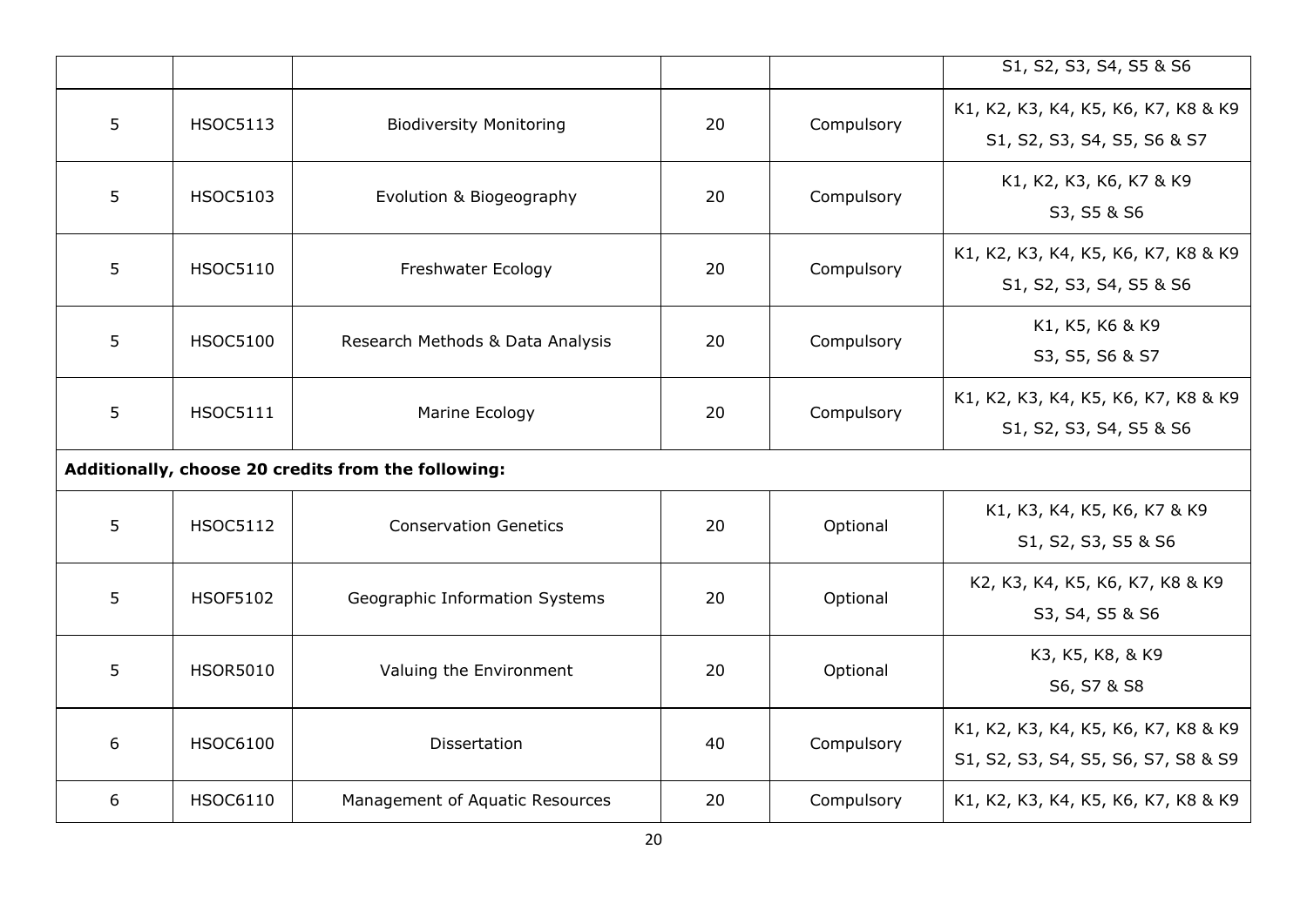|                                                                                                                                                                                                                                                                                                                            |                 |                                                                       |    |                                                                | S2, S3, S4, S5, S6, S7, S8 & S9                                            |
|----------------------------------------------------------------------------------------------------------------------------------------------------------------------------------------------------------------------------------------------------------------------------------------------------------------------------|-----------------|-----------------------------------------------------------------------|----|----------------------------------------------------------------|----------------------------------------------------------------------------|
| 6                                                                                                                                                                                                                                                                                                                          | <b>HSOC6116</b> | Applied Field Studies                                                 | 20 | Compulsory                                                     | K1, K2, K3, K4, K5, K6, K7, K8 & K9<br>S1, S2, S3, S4, S5, S6, S7, S8 & S9 |
| 6                                                                                                                                                                                                                                                                                                                          | <b>HSOC6111</b> | Conservation in Marine & Freshwater<br>20<br>Compulsory<br>Ecosystems |    | K1, K2, K3, K4, K5, K6, K7, K8 & K9<br>S3, S5, S6, S7, S8 & S9 |                                                                            |
| Students will choose 20 credits from the following:                                                                                                                                                                                                                                                                        |                 |                                                                       |    |                                                                |                                                                            |
| 6                                                                                                                                                                                                                                                                                                                          | <b>HSOF6112</b> | Advanced GIS and Remote Sensing                                       | 20 | Optional <sup>1,2</sup>                                        | K1, K3, K4, K6, K7, K8 & K9<br>S4, S5, S6, S7, S8 & S9                     |
| 6                                                                                                                                                                                                                                                                                                                          | <b>HSOC6117</b> | <b>Conservation Strategies</b>                                        | 20 | Optional <sup>1</sup>                                          | K1, K4, K5, K6, K7, K8 & K9<br>S2, S3, S5, S6, S8 & S9                     |
| 6<br><b>HSOC6115</b><br>20<br>Optional<br>Wildlife Management                                                                                                                                                                                                                                                              |                 | K3, K5, K6, K7, K8 & K9<br>S2, S3, S4, S5, S6, S8 & S9                |    |                                                                |                                                                            |
| <b>Notes</b>                                                                                                                                                                                                                                                                                                               |                 |                                                                       |    |                                                                |                                                                            |
| <sup>1</sup> This optional module may be subject to availability and viability. If we have insufficient numbers of students interested in an optional module in any<br>given academic year, this may not be offered. If an optional module will not be running, we will advise you as soon as possible and help you choose |                 |                                                                       |    |                                                                |                                                                            |

A failed student will not be permitted to re-register on the same programme

an alternative module. Optional modules are normally selected 3 - 5 months in advance.

<sup>2</sup>Requires HSOF5102 Geographic Information Systems as prerequisite

| $\mathsf{I}$ * Key to Module Statuses |                                               |
|---------------------------------------|-----------------------------------------------|
| Core Modules                          | Must be taken and must be successfully passed |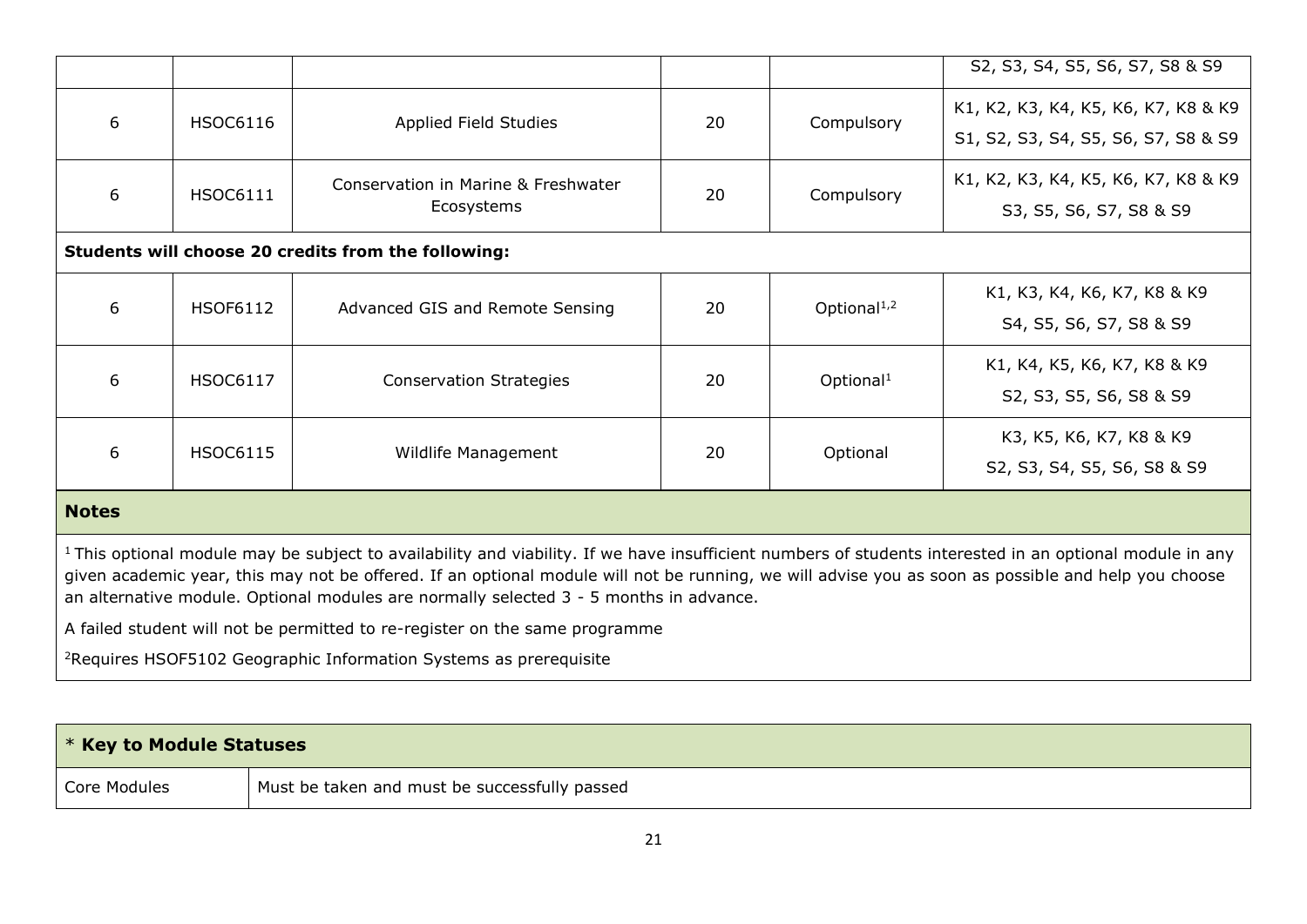| <b>Compulsory Modules</b>  | Must be taken although it may possible to condone/compensate as a marginal fail (within the limits set out in the Academic<br>Regulations and provided that all core or pass/fail elements of module assessment have been passed)                                                                                |
|----------------------------|------------------------------------------------------------------------------------------------------------------------------------------------------------------------------------------------------------------------------------------------------------------------------------------------------------------|
| <b>Optional Modules</b>    | Are a set of modules from which you will be required to choose a set number to study. Once chosen, it may possible to<br>condone/compensate as a marginal fail (within the limits set out in the Academic Regulations and provided that all core or<br>pass/fail elements of module assessment have been passed) |
| <b>Qualificatory Units</b> | These are non- credit-bearing pass/fail components that are used to satisfy relevant professional, statutory or regulatory<br>body professional requirements that are associated with the programme                                                                                                              |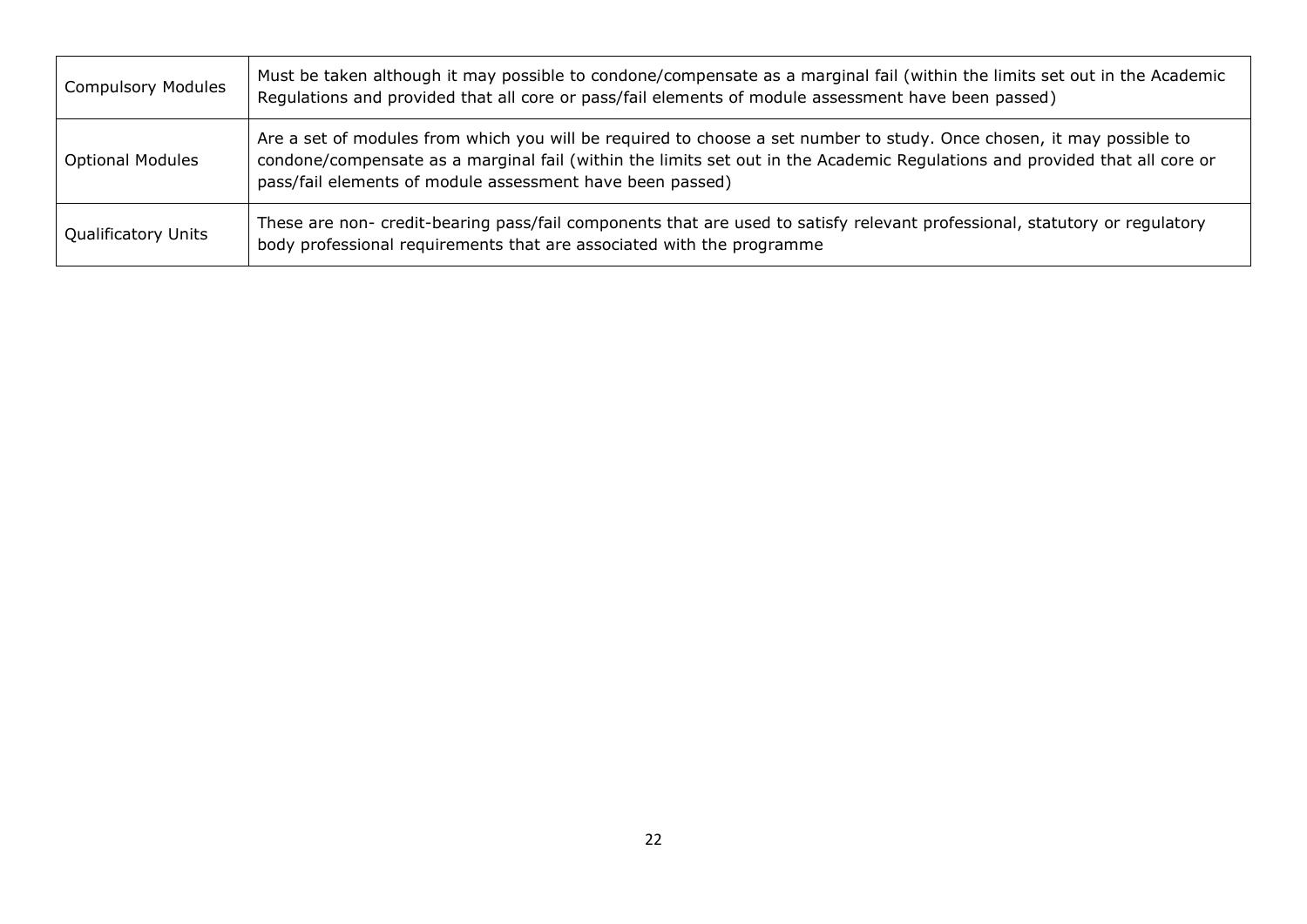| <b>Programme Delivery Structure: Full Time</b>                                 |                                         |                                                                                                               |                                                |                                                            |
|--------------------------------------------------------------------------------|-----------------------------------------|---------------------------------------------------------------------------------------------------------------|------------------------------------------------|------------------------------------------------------------|
|                                                                                |                                         | <b>Delivery Pattern</b>                                                                                       |                                                |                                                            |
| <b>Module</b><br>Code                                                          | <b>Module Title</b>                     | <b>Autumn Semester /</b><br><b>Spring Semester /</b><br><b>Extended Spring</b><br><b>Semester / Year-Long</b> | <b>Method(s) of Assessment</b>                 | <b>Approximate</b><br><b>Assessment</b><br><b>Deadline</b> |
| <b>UNIF3003</b>                                                                | <b>Essential University Skills 1</b>    | Autumn                                                                                                        | Written assignment (50%)<br>Presentation (50%) | Mid Semester 1<br>End Semester 1                           |
| <b>UNIF3004</b>                                                                | <b>Essential University Skills 2</b>    | Spring                                                                                                        | Written assignment (50%)<br>Presentation (50%) | Mid Semester 2<br>End Semester 2                           |
| <b>UNIF3005</b>                                                                | <b>Essential Biology</b>                | Autumn                                                                                                        | Portfolio (50%)<br>Written Exam (50%)          | Mid Semester 1<br>End Semester 1                           |
| <b>UNIF3015</b>                                                                | Scientific Investigation                | Autumn                                                                                                        | Set Exercise (50%)<br>Report (50%)             | Mid Semester 1<br>End Semester 1                           |
| <b>UNIF3018</b>                                                                | Dynamic Earth                           | Spring                                                                                                        | Set Exercise (50%)<br>Written Exam (50%)       | Mid Semester 2<br>End Semester 2                           |
| <b>UNIF3017</b>                                                                | <b>Environmental Sciences</b>           | Spring                                                                                                        | Portfolio (100%)                               | End Semester 2                                             |
| Students exiting at this point with 120 credits would receive a FDCert Science |                                         |                                                                                                               |                                                |                                                            |
| <b>HSOC4100</b>                                                                | <b>Conservation Skills and Practice</b> | Autumn Semester                                                                                               | 20% portfolio<br>80% report                    | Autumn Semester                                            |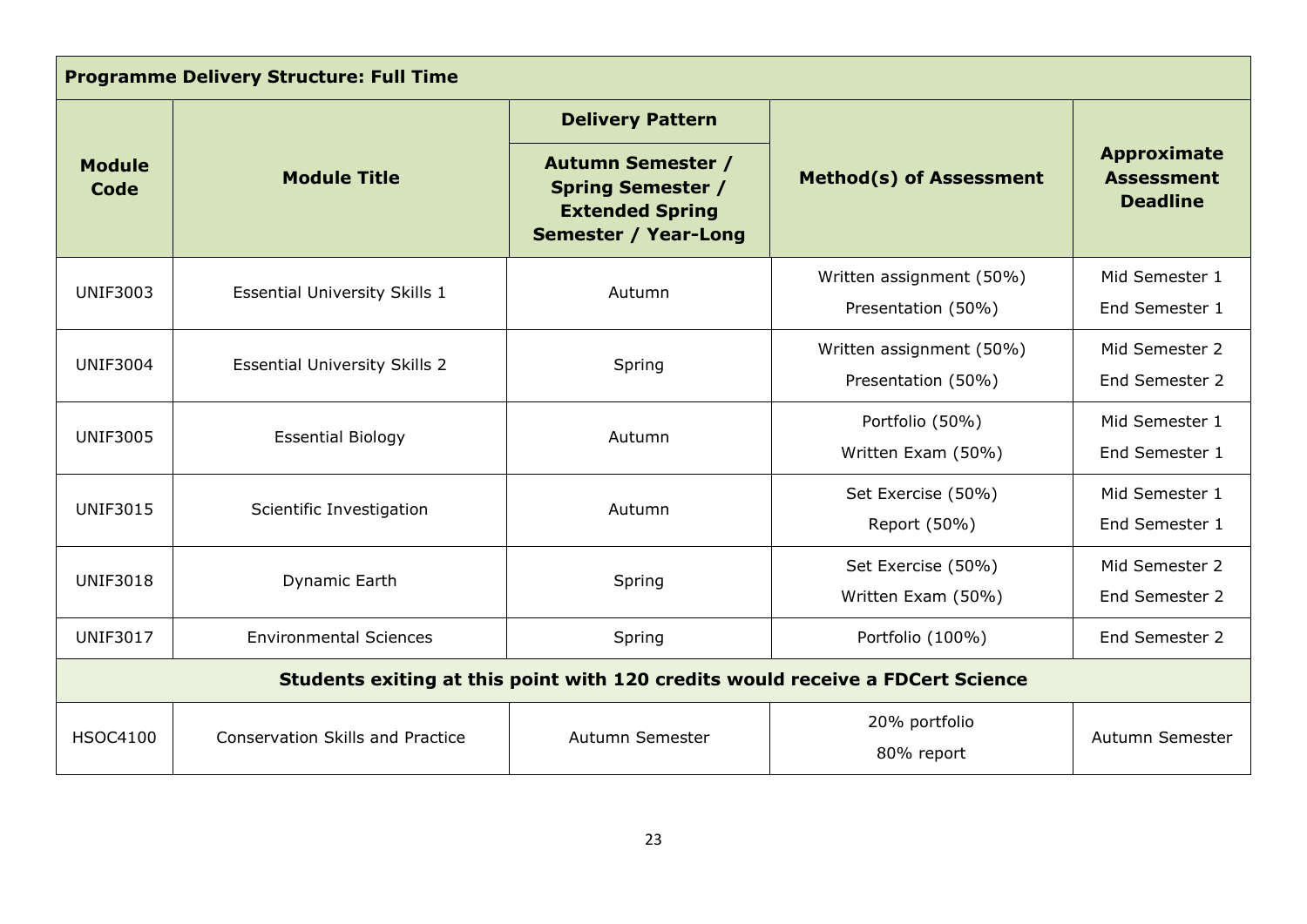| <b>HSOC4101</b>                                                                             | Introduction to Conservation Biology | Autumn Semester  | 50% written assignment<br>50% written assignment          | Autumn Semester |
|---------------------------------------------------------------------------------------------|--------------------------------------|------------------|-----------------------------------------------------------|-----------------|
| <b>HSOC4105</b>                                                                             | Biodiversity 1                       | Autumn Semester  | 70% portfolio<br>30% written assignment                   | Autumn Semester |
| <b>HSOC4106</b>                                                                             | Biodiversity 2                       | Spring Semester  | 70% portfolio<br>30% presentation                         | Spring Semester |
| <b>HSOC4108</b>                                                                             | Introduction to Ecology              | Spring Semester  | 70% written assignment<br>30% portfolio                   | Spring Semester |
| <b>HSOC4107</b>                                                                             | <b>Aquatic Environments</b>          | Spring Semester  | 50% written assignment<br>50% written assignment          | Spring Semester |
| Students exiting at this point with 240 credits would receive a CertHE Conservation Biology |                                      |                  |                                                           |                 |
| <b>HSOC5113</b>                                                                             | <b>Biodiversity Monitoring</b>       | Autumn Semester* | 50% report<br>50% report                                  | Autumn Semester |
| <b>HSOC5100</b>                                                                             | Research Methods & Data Analysis     | Spring Semester  | 30% practical skills assessment<br>70% written assignment | Spring Semester |
| <b>HSOC5110</b>                                                                             | Freshwater Ecology                   | Autumn Semester  | 50% written assignment<br>50% written assignment          | Autumn Semester |
| <b>HSOC5111</b>                                                                             | Marine Ecology                       | Spring Semester  | 40% oral presentation<br>60% written assignment           | Spring Semester |
| <b>HSOC5103</b>                                                                             | Evolution & Biogeography             | Autumn Semester  | 40% poster presentation<br>60% written assignment         | Autumn Semester |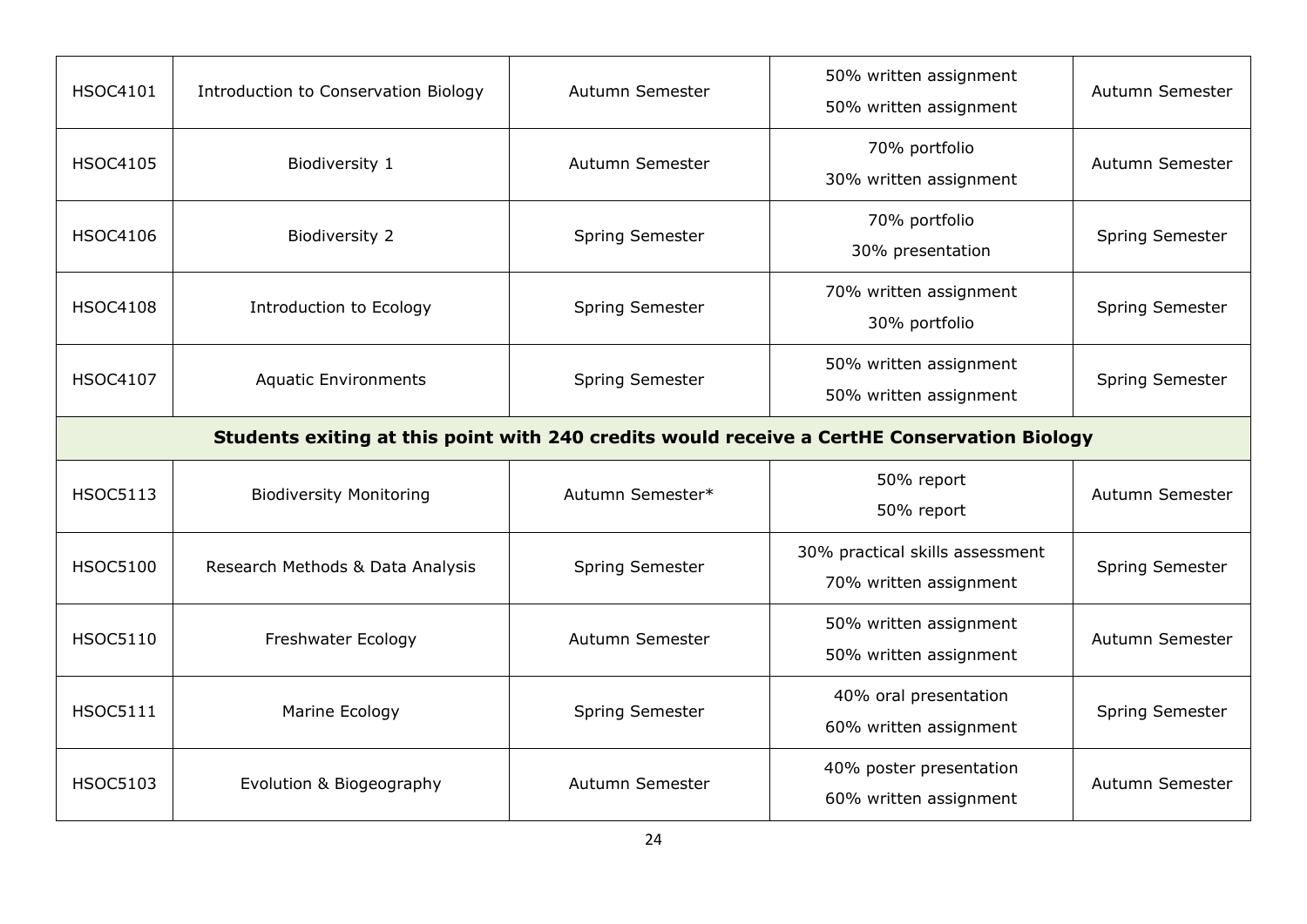|                 | Plus 20 credits from one of the following:                                                             |                   |                                                    |                                    |
|-----------------|--------------------------------------------------------------------------------------------------------|-------------------|----------------------------------------------------|------------------------------------|
| <b>HSOC5112</b> | <b>Conservation Genetics</b>                                                                           | Autumn Semester   | 60% project work<br>40% written assignment         | Autumn Semester                    |
| <b>HSOF5102</b> | Geographic Information Systems                                                                         | Autumn Semester   | 70% portfolio<br>30% written assignment            | Autumn Semester                    |
| <b>HSOR5010</b> | Valuing the Environment                                                                                | Spring Semester   | 40% written assignment<br>60% set exercise         | Spring Semester                    |
|                 | Students exiting at this point with 360 credits would receive a DipHE Marine & Freshwater Conservation |                   |                                                    |                                    |
| <b>HSOC6100</b> | <b>Dissertation</b>                                                                                    | Year Long         | 20% poster presentation<br>80% dissertation thesis | Autumn Semester<br>Spring Semester |
| <b>HSOC6110</b> | Management of Aquatic Resources                                                                        | Autumn Semester   | 50% written assignment<br>50% written exam         | Autumn Semester                    |
| <b>HSOC6116</b> | Applied Field Studies                                                                                  | Autumn Semester** | 20% oral presentation<br>80% written assignment    | Autumn Semester                    |
| <b>HSOC6111</b> | Conservation in Marine & Freshwater<br>Ecosystems                                                      | Spring Semester   | 50% oral presentation<br>50% written exam          | Spring Semester                    |
|                 | Plus 20 credits from the following:                                                                    |                   |                                                    |                                    |
| <b>HSOF6112</b> | Advanced GIS and Remote Sensing                                                                        | Spring Semester   | 70% project work<br>30% written assignment         | Spring Semester                    |
| <b>HSOC6117</b> | <b>Conservation Strategies</b>                                                                         | Spring Semester   | 60% oral presentation                              | <b>Spring Semester</b>             |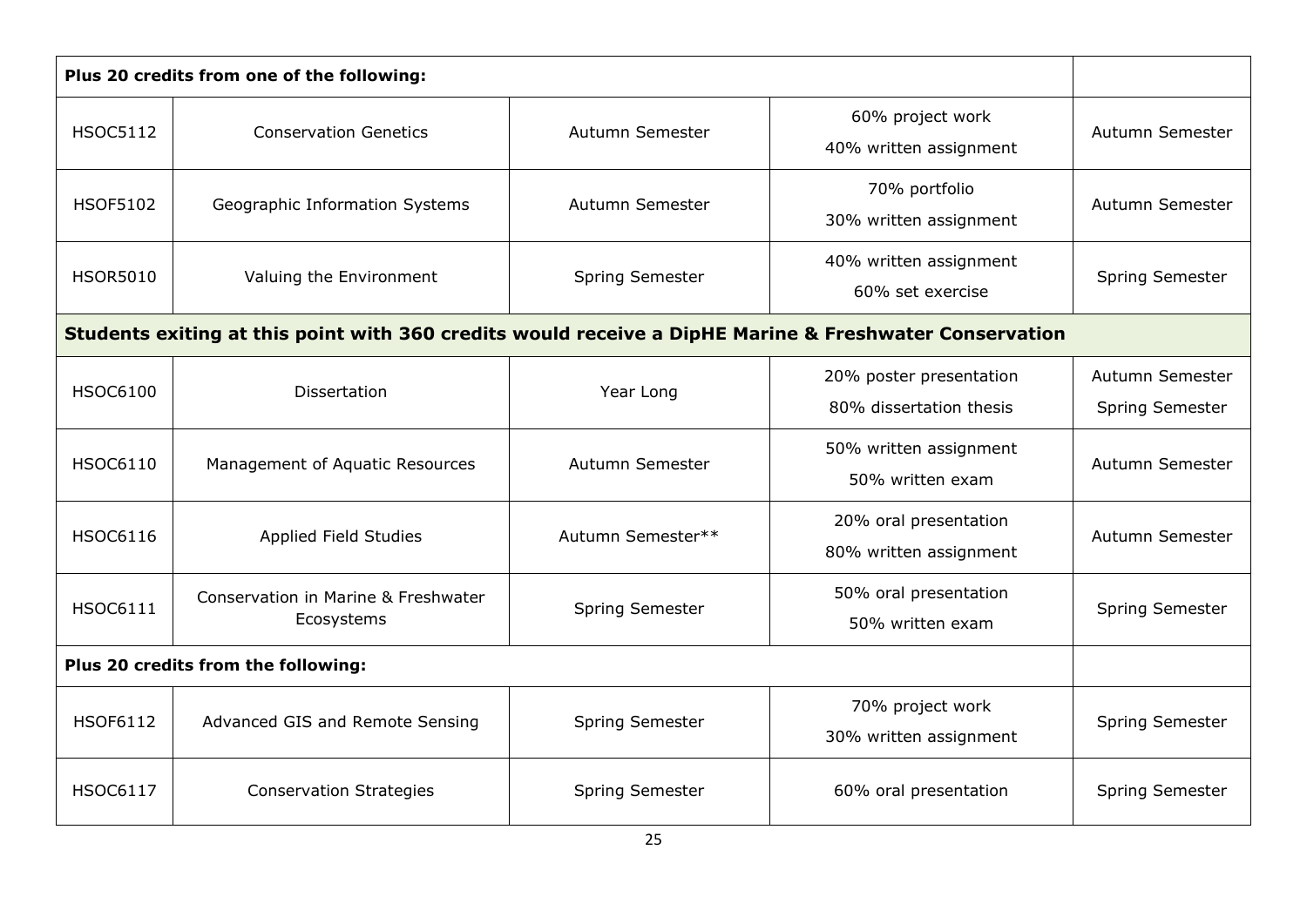| Students exiting at this point with 480 credits would receive a BSc (Hons) Marine & Freshwater Conservation    |                     |                        |                                                 |                        |  |
|----------------------------------------------------------------------------------------------------------------|---------------------|------------------------|-------------------------------------------------|------------------------|--|
| Students exiting at this point with 420 credits would receive an Ordinary BSc Marine & Freshwater Conservation |                     |                        |                                                 |                        |  |
| HSOC6115                                                                                                       | Wildlife Management | <b>Spring Semester</b> | 30% oral presentation<br>70% written assignment | <b>Spring Semester</b> |  |
|                                                                                                                |                     |                        | 40% written assignment                          |                        |  |

\* Fieldwork for this module will typically take place over a 5 day block in May of the Level 4 year to take advantage of seasonal opportunities

\*\* Fieldwork for this module will typically take place over a 2-week period between Jan and April of your Level 5 year to take advantage of seasonal opportunities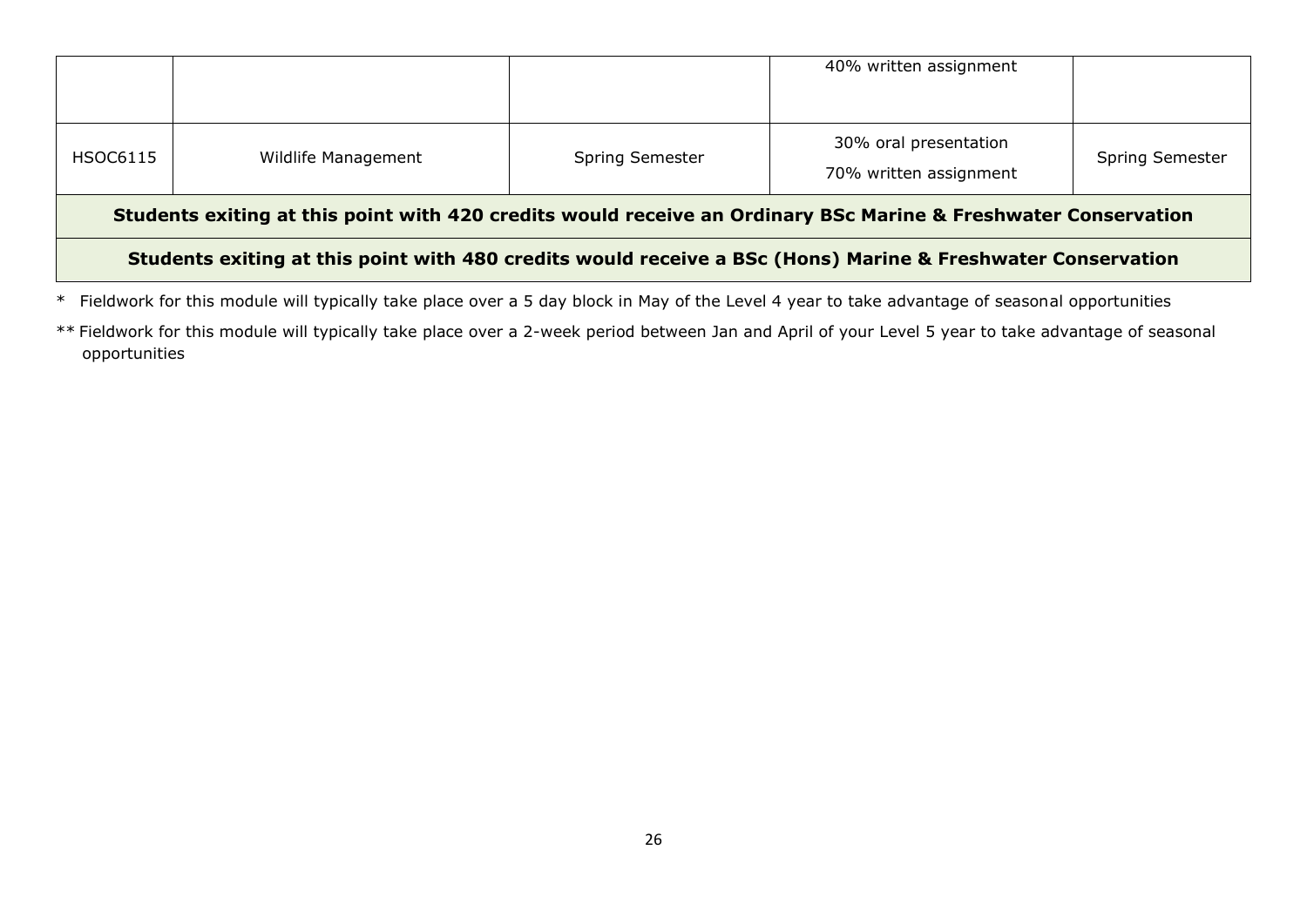|                                                                                                                                                                                                                                                                       | Methods for Evaluating and Improving the Quality and Standards of Learning                                                                                                                                                                                                                                                                                                                                                                                                                                                                                                                                    |
|-----------------------------------------------------------------------------------------------------------------------------------------------------------------------------------------------------------------------------------------------------------------------|---------------------------------------------------------------------------------------------------------------------------------------------------------------------------------------------------------------------------------------------------------------------------------------------------------------------------------------------------------------------------------------------------------------------------------------------------------------------------------------------------------------------------------------------------------------------------------------------------------------|
| <b>Mechanisms used for the</b><br><b>Review and Evaluation of</b><br>the Curriculum and<br><b>Learning, Teaching and</b><br><b>Assessment Methods</b>                                                                                                                 | <b>Annual Monitoring</b><br>$\bullet$<br><b>External Examiner reports</b><br>$\bullet$<br>Formative assessment<br>$\bullet$<br><b>Module Evaluation</b><br>$\bullet$<br>National Student Survey (NSS)<br>$\bullet$<br>Peer review and internal staff moderation<br>$\bullet$<br>Penultimate Year Survey (PYS)<br>$\bullet$<br>Programme validation and periodic review<br>٠<br>Student and staff module evaluation<br>$\bullet$<br>Student Success and Quality Assurance Committee<br>٠<br>Student/staff forums<br>$\bullet$<br>Level 3 Management Group<br>$\bullet$                                         |
| <b>Mechanisms used for</b><br>gaining and responding<br>to feedback on the<br>quality of teaching and<br>the learning experience -<br>gained from: Students,<br>graduates, employers,<br>placement and work-<br>based learning providers,<br>other stakeholders, etc. | Academic Quality and Standards Committee (AQSC)<br>$\bullet$<br>Alumni<br>$\bullet$<br>Group tutorials and informal student feedback<br>$\bullet$<br>Meetings with External Examiners<br>$\bullet$<br>Module Assessment Board<br>$\bullet$<br><b>Module Evaluation Forms</b><br>$\bullet$<br>Module/Programme/Personal tutorials<br>$\bullet$<br>National Student Survey NSS<br>$\bullet$<br>Penultimate Year Survey (PYS)<br>Programme evaluation<br>$\bullet$<br>Student/staff forums<br>$\bullet$<br>University Assessment Board<br>$\bullet$<br>University Board and Faculty Management Team<br>$\bullet$ |

| <b>Date of Programme</b><br><b>Specification Production:</b>                 | 25.02.2020    |  |
|------------------------------------------------------------------------------|---------------|--|
| <b>Date Programme</b><br><b>Specification was last</b><br>updated:           | December 2021 |  |
| For further information about this programme, refer to the programme page on |               |  |

**For further information about this programme, refer to the programme page on the University website:**